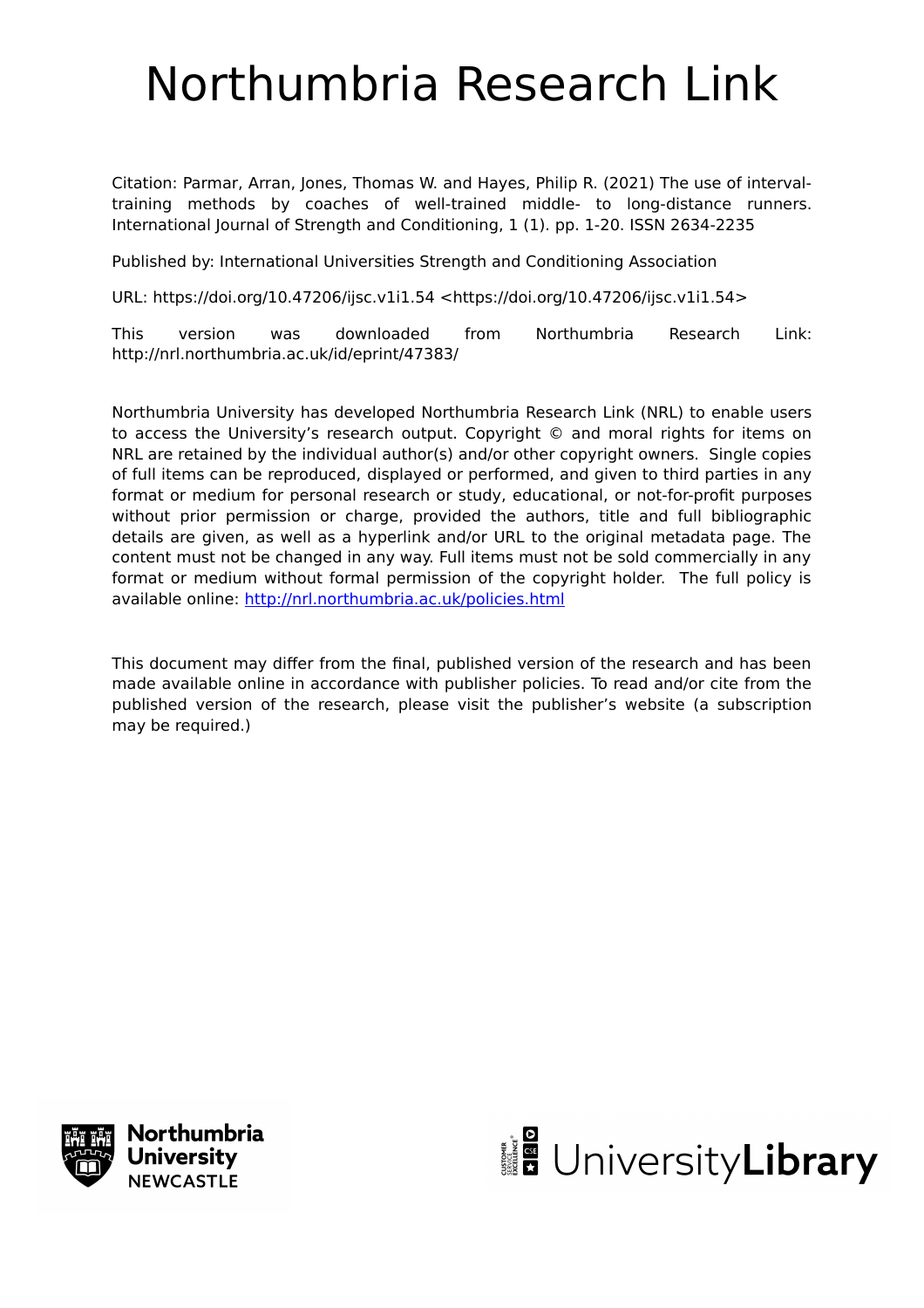# **The Use of Interval-Training Methods by Coaches of Well-Trained Middle- to Long-Distance Runners**

Arran Parmar<sup>1</sup>, Thomas W. Jones<sup>1</sup>, Philip, R. Hayes<sup>1</sup>

*1 Department of Sport, Exercise and Rehabilitation, Faculty of Health and Life Sciences, Northumbria University, Northumberland Building, Newcastle-upon-Tyne, UK*

# **ABSTRACT**

Limited research exists on how coaches of welltrained middle- to long-distance runners implement interval-training (IT) methods. IT interventions within research focus on physiological measures whereas coaches focus on performance, leading to a disconnect between the IT methods utilized in research and practice. This study aimed to identify how coaches of well-trained middle- to long-distance runners implement IT methods within the training regimen. A survey was developed that comprised 5 sections: participant demographics, the use of IT, the type and characteristics of IT, recovery from IT, and reasons for including IT. Thirty (29 male, 1 female) coaches completed the survey. All coaches prescribed short, medium and long work intervals into the training regimen using race paces of 800m, 3000m, and 10000m, respectively, to prescribe intensity. Active recovery modalities were prescribed by the majority of coaches between sets and repetitions of all types of work intervals. The majority of coaches periodized the type of work interval prescribed relative to the competition date, with 1-2 IT sessions prescribed per week, year-round. Most coaches reported learning about IT primarily from their own training and coaching books, however, the most valuable sources of education for IT were ranked as scientific literature, coaching courses and workshops.

**Keywords:** Endurance, Performance, Running, Physiology, Intermittent

#### **INTRODUCTION**

Success in middle- to long-distance running is known to be determined by physiological parameters such as maximal aerobic power (V̇O2max), sustainable percentage of  $VO_{2max}$  (%VO<sub>2max</sub>), velocity at lactate threshold (vLT), velocity at  $\overline{VO}_{2\text{max}}$  (vVO<sub>2max</sub>), and running economy (RE)<sup>1</sup>. Training methods to improve these determinants of performance have been developed with varying success, with two modes of training typically identified: continuous training  $(CT)$  and interval-training  $(IT)^2$ . Both methods of training elicit physiological adaptations facilitating endurance performance, however, the physiological structures targeted differ<sup>1,2</sup>. Continuous training is characterized by long duration sub-maximal efforts (below the second ventilatory threshold  $(VT<sub>2</sub>)$ ), whereas IT is characterized by repeated high-intensity efforts (above  $VT_2$ ) interspersed with periods of recovery3,4. Although much is known about the physiological effects of training on endurance performance, a lack of information exists relating to the interval-training practices of elite endurance runners.

The use of IT was popularized in the 1950's by both coaches and athletes reportedly implementing high volumes of short work intervals (SWI) (e.g. 20 x 400m with 200m recovery jogs) almost exclusively<sup>5</sup>. Conversely, the 1960's saw coaches implement high proportions of CT in relation to IT, with the prescribed IT methods periodized by implementing low volumes of high-intensity, long work intervals



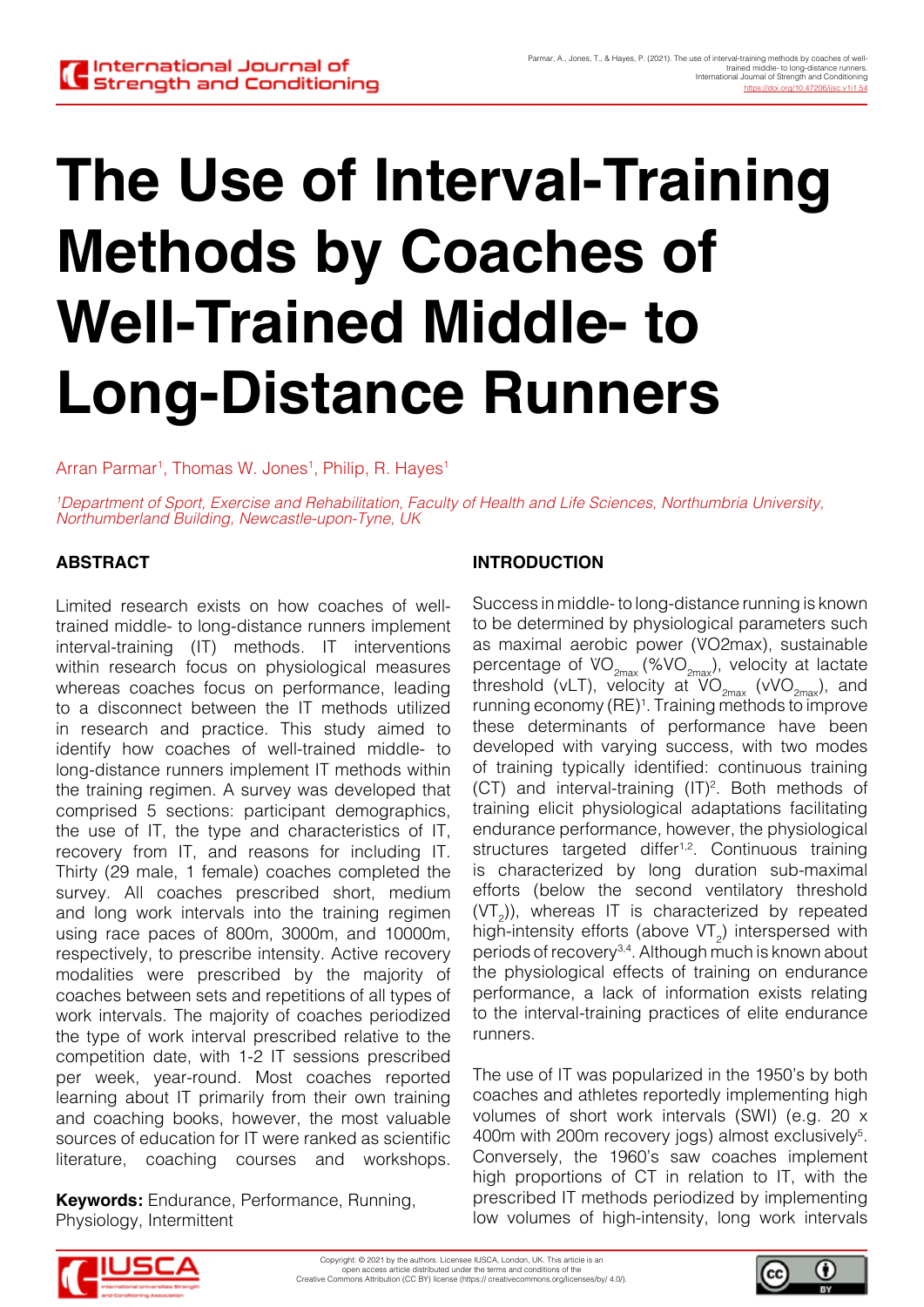(LWI) before progressing to shorter, intense sprints of 10-15  $s^{3,6}$ . From the 1980's to the present day, the periodized prescription of IT methods was advanced further by varying training intensity on a daily basis; with reported training regimes of international level runners including IT methods 3-5 times a week, in addition to high volumes of lower intensity, longer duration CT sessions<sup>3</sup>. The IT performed was comprised of various combinations of intensities, repetitions, durations and volumes, with the IT interventions prescribed reportedly based on race performances in well-trained middle- to longdistance runners<sup>7</sup>. This variety in the design of the IT interventions prescribed indicates a consensus of the most effective IT methods has not been reached despite their popularity<sup>3</sup>. The lack of agreement in the design of IT interventions also appears evident in the periodization of IT methods within the overall training regime. Research documenting the training intensity distribution (TID) of elite endurance runners have commonly reported the use of both a polarized TID (approximately 80% below the first ventilatory threshold [VT<sub>1</sub>] and 20% above VT<sub>2</sub>) and a threshold TID (high volumes of training performed between VT. and VT<sub>2</sub>)<sup>8</sup>. Scientific literature suggests a polarized TID model to be effective for improving key physiological determinants of endurance performance, however, a high proportion of elite endurance runners adopt a threshold TID despite this approach considered more demanding yet less effective for improving endurance performance4,8. Furthermore, the documented training practices of elite endurance runners have been limited to small samples 9–13, short time periods $10,11,13$ , generalizations of training distances9,12, and generalizations of training methods<sup>10-14</sup>. The conclusions drawn from these reports are speculative at best, leaving much unknown about the implementation of IT methods into the training regime of well-trained runners.

The efficacy of IT to improve parameters of middleto long-distance running performance has been explored within research, primarily focused on improving  $VO_{2\text{max}}$ <sup>15-17</sup>. Research suggests IT to be superior to CT methods for improving  $VO_{2\text{max}}$ irrespective of the type of intervals implemented, however, these conclusions have been reported in recreationally- to moderately-trained populations<sup>15,17</sup>. The few studies conducted on well-trained runners performing IT interventions to improve  $VO_{2\text{max}}$  show inconclusive results  $1,18$ . The efficacy of IT remains speculative when applied to well-trained middle- to long-distance runners; not only due to the traininglevel of the athletes included in the studies, but the design of the IT interventions. IT methods are

able to increase the total time spent at an elevated intensity compared to CT methods, thus eliciting greater adaptations due to the ability to maximally stress the cardiopulmonary system $2,16$ . This has led to IT interventions within research primarily focusing on the physiological responses to IT, with specific priority placed upon maximizing the time spent near the intensity of  $\mathrm{VO}_{2\mathrm{max}}^{-1}$ .

The physiological emphasis placed upon the IT methods used within scientific literature are at a discourse with the more performance orientated approach used by coaches in practice, both as it relates to the periodization of training intensity and the IT session structure. Moreover, information gathered on the IT methods implemented by coaches are generally incomplete, with IT methods typically reported during peaking phases of training and generally in small samples of elite athletes, meaning a broader and deeper view is required to fully understand how coaches implement IT. This disparity in the approach taken by researchers compared to coaches in practice, and the limited information on coaching practices, highlights a clear disconnect exists between the IT methods implemented within the training regime of welltrained runners in practice and research. Therefore, the aim of this study was to identify how and why coaches of well-trained middle- to long-distance runners implement IT methods.

# **MATERIALS AND METHODS**

# *Experimental approach to the problem*

A 5-part, 32-section survey was administered to middle- to long-distance running coaches (800m to ultra-distance) to anonymously identify how IT methods are implemented into the training regimen of the runners they coach. Coaches of runners, rather than runners themselves were chosen to avoid repetition, where several runners in one group would all complete the survey. The survey was designed in collaboration with a running coach, exercise physiologist and an academic with previous experience of conducting surveys. The survey was made available on-line via the "Online Survey platform" for a period of 9-months (February 2019 – October 2019) to accrue responses internationally. It was hypothesized that this study would provide a comprehensive view of the implementation of IT methods in well-trained middle- to long-distance runners.

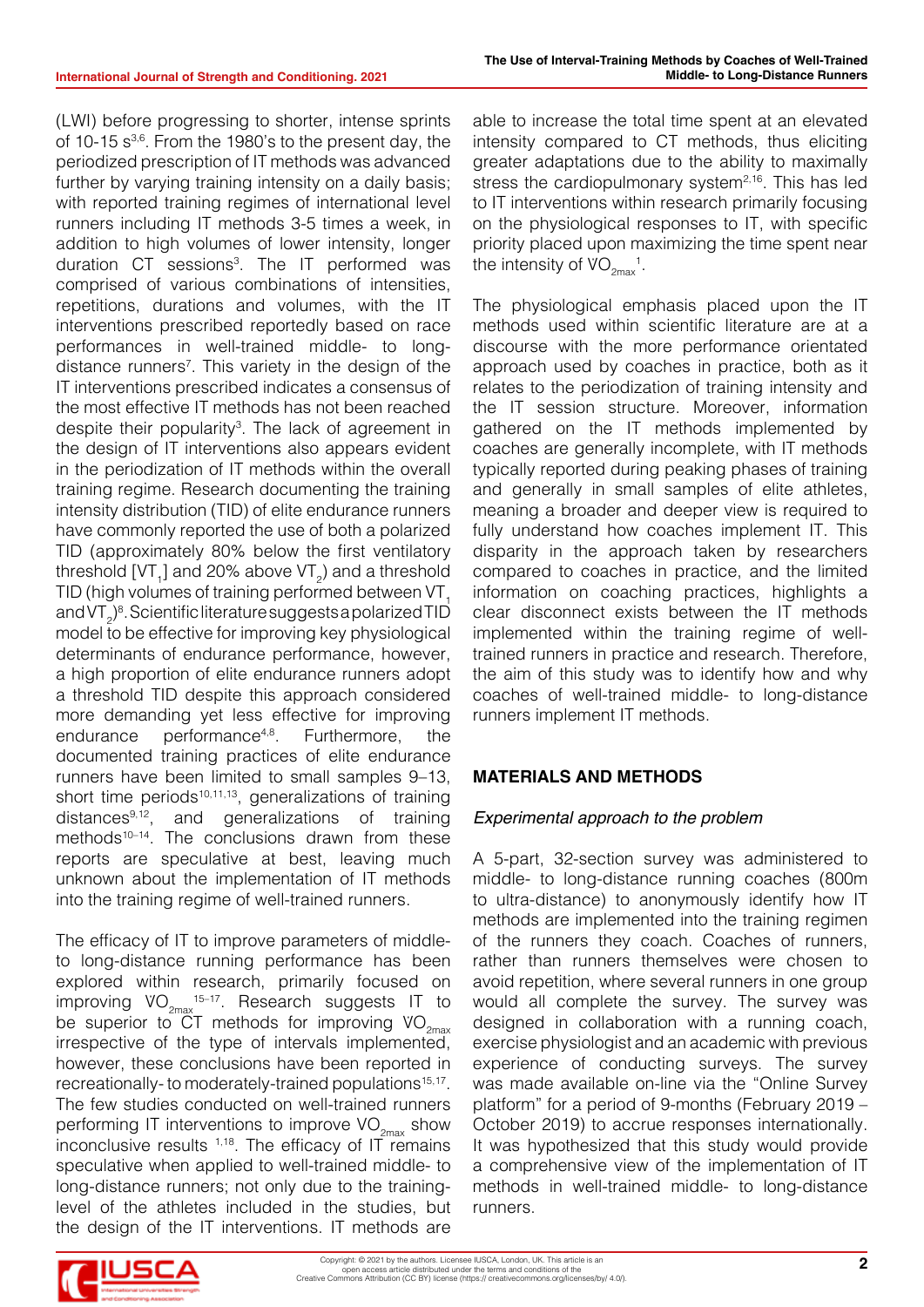#### *Participants*

Prior to the launch of the survey, the institutional research ethics committee granted ethical approval. The survey was distributed online via social networking websites, public running club/ organization websites, and emails sent to coaches, clubs and contacts worldwide acquired by the lead investigator. The title page of the survey included information on the purpose of the study and outlined the risks and benefits of participation. Following the title page, a statement of informed consent was required to be agreed upon before progressing to the survey questions. Throughout the data collection period, the use of online social networking sites to accrue responses resulted in a total of 35,002 impressions, 653 total engagements, 46 clicks on the survey URL, and 29 'likes'.

#### *Procedures*

The survey contained 5 sections with both fixedresponse and open-ended questions that took 20-30 minutes for respondents to complete. Section one of the survey identified participant demographics and section two contained questions relating to the use of IT methods within the training regimen. Section three of the survey contained questions relating to the type and characteristics of the IT methods used. The fourth section of the survey identified how recovery from IT sessions was prescribed and implemented, and the final section contained questions relating to the reasons why IT methods are included in the training regimen. Coaches were asked to provide a general indication of their IT practices in response to the survey questions irrespective of the competitive season or climate.

#### *Statistical Analyses*

The survey contained both fixed-response and open-ended questions. Fixed-response questions generated categorical and ordinal data. Answers to open-ended questions were analysed according to methods by Patton 19 by establishing higherorder themes via inductive content analysis using the qualitative analysis software "NVivo 12". Higherorder themes were individually established and then refined until agreement was reached at all levels of analysis. Agreed higher-order themes then underwent deductive analysis to confirm all raw data themes were represented.

#### **RESULTS**

#### *Participant demographics*

Thirty coaches provided responses to the survey (29 male, 1 female). The age range and coaching experience of the respondents are displayed in Table 1, and the coaching qualifications possessed are detailed in Table 2. Four of the coaches were based in the United States of America, 1 in Colombia, 1 in Chile, 1 in the Netherlands, 1 in Australia, and 22 in the United Kingdom. Of the 30 responses, 8 coaches identified as being independent and/ or freelance coaches with no affiliation to specific running clubs, and 22 coaches identified as being affiliated with local ( $n = 18$ ) and national ( $n = 4$ ) running clubs. Coaches were asked to detail their athlete's best performance times for the events they coached their athletes in, which are expressed as a percentage of the 2019 world record, and as the score achieved in the International Association of Athletics Federation (IAAF) scoring tables where applicable (Table 3A). Some respondents indicated coaching junior athletes (under 17), with these performance times reported in Table 3B. In addition to the events and performance times presented in Table 3A, coaches also reported the performance times of 7 uncategorized events. Specifically, a 5-mile run (1 Male, 26 min 40 s), 6-mile river run (1 Male, 35 min 24 s), 25km trail run (1 Male, 3 h 2 min 22 s), 70km ultra (1 Male, 9 h 53 min 47 s), 84km ultra (1 Male, 9 h 10 min 48 s), 85km ultra (1 Male, 15 h 38 min 9 s), and a 120km ultra (1 Female, 26 h 39 min 44 s).

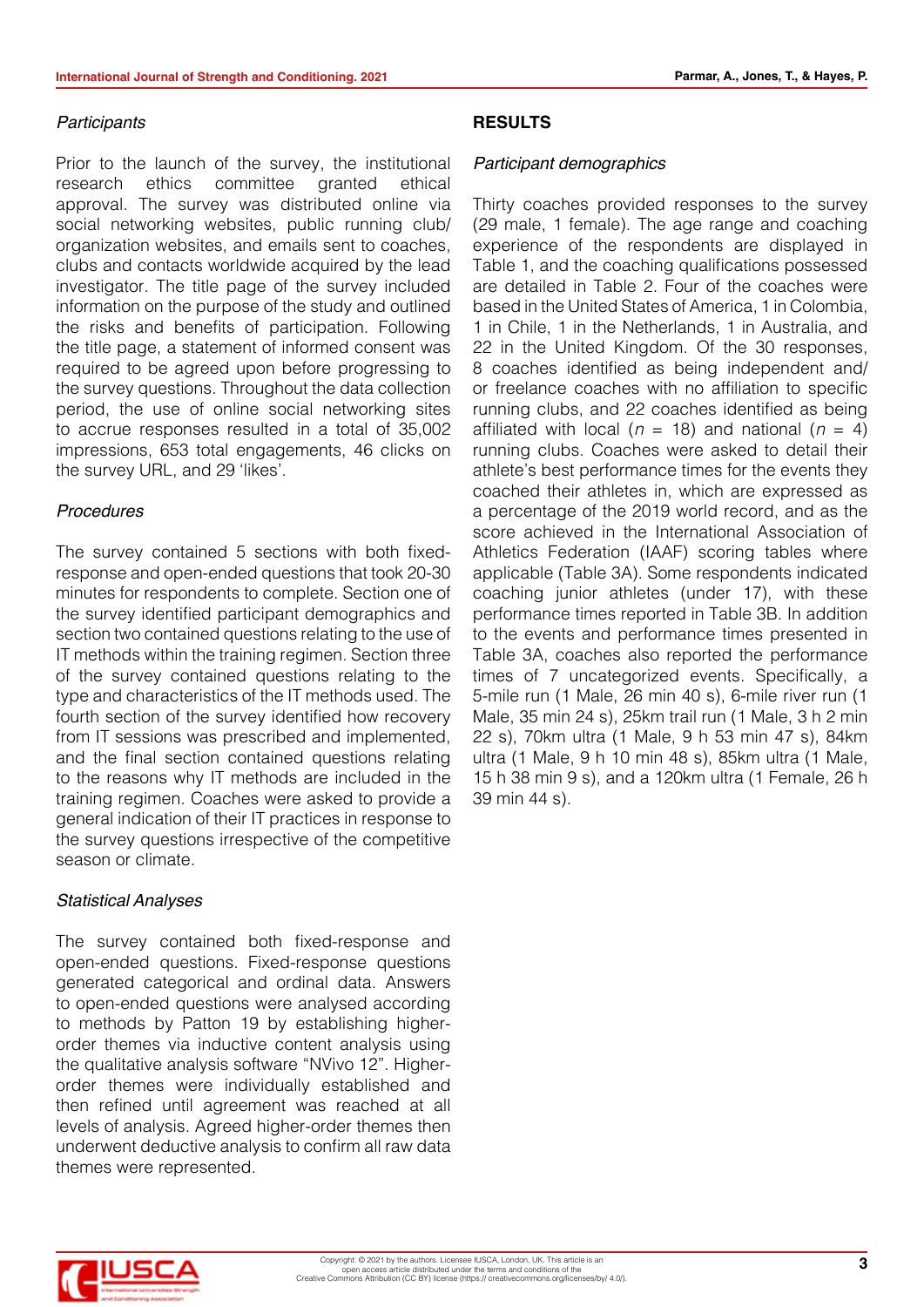| Age group                   | Under 30                                           | $31 - 40$                                             | 41-50           | $51 - 60$           | 61-70           | Over 70              |
|-----------------------------|----------------------------------------------------|-------------------------------------------------------|-----------------|---------------------|-----------------|----------------------|
| n                           | 2                                                  |                                                       | 4               |                     | 8               | 2                    |
| <b>Competitive</b><br>Level | Non-Compet-<br>itive                               | <b>Club</b>                                           | County          | Regional            | <b>National</b> | <b>International</b> |
| n                           | 11                                                 | 21                                                    | 15              | 18                  | 19              | 12                   |
| <b>Event Dis-</b><br>tance  | <b>Middle</b><br><b>Distance</b><br>$(800m-3000m)$ | <b>Long Dis-</b><br>tance<br>(5000m-half<br>marathon) | <b>Marathon</b> | Ultra-dis-<br>tance | Fell / Trail    |                      |
| n                           | 16                                                 | 23                                                    | 15              | 3                   | 2               |                      |

**Table 1.** Age group, competitive level of athlete, and event distance currently coached by the respondents

Respondents detailed coaching more than one competitive level of athlete and event distance

**Table 2.** Coaching qualifications held by the respondents

| Qualification                    | $\mathbf n$    | Selected raw data representing responses to this question                                                                                                                                                                                                                                                                                                                                                                                                                                                                               |
|----------------------------------|----------------|-----------------------------------------------------------------------------------------------------------------------------------------------------------------------------------------------------------------------------------------------------------------------------------------------------------------------------------------------------------------------------------------------------------------------------------------------------------------------------------------------------------------------------------------|
| <b>EA Event Group Endurance</b>  | 7              |                                                                                                                                                                                                                                                                                                                                                                                                                                                                                                                                         |
| EA Leadership in Running Fitness | 5              |                                                                                                                                                                                                                                                                                                                                                                                                                                                                                                                                         |
| EA Coach in Running Fitness      | 5              |                                                                                                                                                                                                                                                                                                                                                                                                                                                                                                                                         |
| <b>EA Athletic Coach</b>         | 4              |                                                                                                                                                                                                                                                                                                                                                                                                                                                                                                                                         |
| <b>IAAF Level 2</b>              | 3              |                                                                                                                                                                                                                                                                                                                                                                                                                                                                                                                                         |
| <b>USATF Level 1</b>             | 3              |                                                                                                                                                                                                                                                                                                                                                                                                                                                                                                                                         |
| <b>IAAF Level 4</b>              | 2              |                                                                                                                                                                                                                                                                                                                                                                                                                                                                                                                                         |
| <b>EA Coaching Assistant</b>     | $\overline{c}$ |                                                                                                                                                                                                                                                                                                                                                                                                                                                                                                                                         |
| <b>USATF Level 2</b>             | 2              |                                                                                                                                                                                                                                                                                                                                                                                                                                                                                                                                         |
| <b>IAAF Level 1</b>              |                |                                                                                                                                                                                                                                                                                                                                                                                                                                                                                                                                         |
| <b>IAAF Level 5</b>              |                |                                                                                                                                                                                                                                                                                                                                                                                                                                                                                                                                         |
| <b>USATF Level 3</b>             |                |                                                                                                                                                                                                                                                                                                                                                                                                                                                                                                                                         |
| Other                            | 5              | Physical culture, sports and recreation of Santo Tomás<br>University Colombia; Running and trail running specialist<br>Spanish Swimming Federation Level 3 coach and Spanish<br><b>Triathlon Federation Level 3 coach</b><br>USTFCCCA Specialty Certification, Sprints/Hurdles/Relays<br>٠<br>Post-graduate diploma in elite sports coaching and UKA<br>٠<br>Level 3 Performance Coach<br>Coach from The Netherlands, coached National and Inter-<br>٠<br>national level athletes competing at World Championships<br>and Olympic Games |

Respondents detailed possessing more than one coaching qualification. *\*IAAF* = International association of athletics federation; *EA* = England Athletics; *USATF* = United States of America Track and Field; *USTFCCCA* = United States Track and Field Cross Country Coaches Association; *UKA* = United Kingdom Athletics.

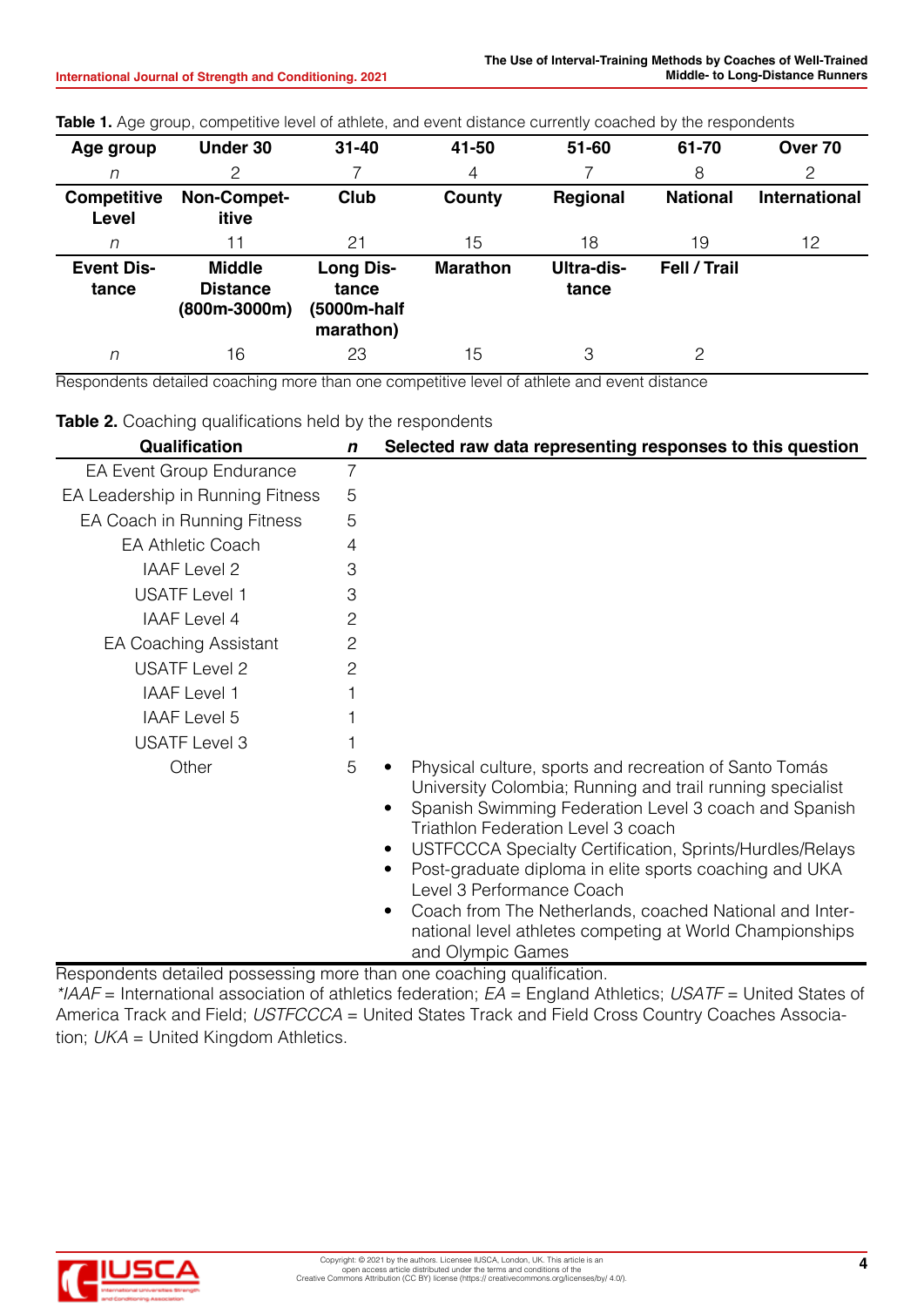Table 3A. Best performance times in various events of the athlete's coaches currently support

|              |                |                                                      | <b>Male</b>                     |                    | <b>Female</b>   |                                                     |                          |                    |  |  |
|--------------|----------------|------------------------------------------------------|---------------------------------|--------------------|-----------------|-----------------------------------------------------|--------------------------|--------------------|--|--|
| <b>Event</b> | $\mathbf n$    | <b>Performance</b><br>Time (min:s.ms)<br>or h:min:s) | Percentage of<br><b>2019 WR</b> | <b>IAAF points</b> | $\mathbf n$     | <b>Performance</b><br>Time (min:s.ms or<br>h:min:s) | Percentage of<br>2019 WR | <b>IAAF points</b> |  |  |
| 400m         | $\overline{0}$ | n/a                                                  | n/a                             | n/a                | $\overline{0}$  | n/a                                                 | n/a                      | n/a                |  |  |
| 800m         | 6              | $01:54.7 \pm 0:06.2$                                 | $89.1 \pm 4.8$                  | $904 \pm 164$      | 4               | $02:03.1 \pm 0:06.2$                                | $93.6 \pm 4.6$           | $1110 \pm 107$     |  |  |
| 1500m        | 8              | $03:50.8 \pm 0.11.8$                                 | $91.9 \pm 4.7$                  | $972 \pm 148$      | $\overline{2}$  | $04:18.5 \pm 0:33.2$                                | $86.6 \pm 6.2$           | $989 \pm 139$      |  |  |
| 1 mile       | $\mathbf 0$    | n/a                                                  | n/a                             | n/a                |                 | 05:35.0+                                            | 75.3†                    | 699†               |  |  |
| 3000m        |                | 09:15.0+                                             | $81.5 +$                        | 661†               | $\overline{c}$  | $09:46.0 \pm 0.12.7$                                | $85.1 \pm 1.8$           | $957 \pm 39$       |  |  |
| 3000m SC     | $\overline{2}$ | $09:07.5 \pm 0.31.8$                                 | $88.1 \pm 5.2$                  | $965 \pm 130$      |                 | 10:05.0+                                            | 88.5†                    | 1083†              |  |  |
| 5000m        | 10             | $17:00.8 \pm 03:06.0$                                | $77.9 \pm 13.2$                 | $574 \pm 388$      | 8               | $19:09.1 \pm 03:49.6$                               | $77.3 \pm 13.7$          | $767 \pm 322$      |  |  |
| 10000m       | 9              | $32:34.8 \pm 04:10.6$                                | $76.2 \pm 18.8$                 | $784 \pm 286$      | 6               | $35:29.0 \pm 03:31.0$                               | $84.3 \pm 7.7$           | $969 \pm 163$      |  |  |
| 15000m       |                | 45:29.0+                                             | 91.9†                           | 989+               |                 | 50:19.0+                                            | 88.1                     | 1105+              |  |  |
| 10 miles     | $\overline{0}$ | n/a                                                  | n/a                             | n/a                |                 | 01:10:39+                                           | $71.5+$                  | 645†               |  |  |
| Half-MAR     | 8              | $01:29:29 \pm 10:24.3$                               | $74.2 \pm 10.2$                 | $551 \pm 295$      | 4               | $01:16:37 \pm 06:03.4$                              | $85.8 \pm 6.7$           | $995 \pm 135$      |  |  |
| <b>MAR</b>   | 10             | $02:52:04 \pm 24:12.2$                               | $72.0 \pm 10.3$                 | $567 \pm 290$      | 10 <sup>1</sup> | $03:02:26 \pm 27:48.1$                              | $75.6 \pm 11.3$          | $860 \pm 237$      |  |  |

*\*3000m SC* = 3000m steeplechase; *Half-MAR* = Half-Marathon; *MAR* = Marathon; *WR* = World Record; *IAAF* = International association of athletics federation †Standard Deviation not reported as *n* = 1

**Table 3B.** Best performance times in various events of the junior athlete's (under 17) coaches currently support

|       |   | <b>Junior Male</b>                    | <b>Junior Female</b> |                                       |  |  |  |
|-------|---|---------------------------------------|----------------------|---------------------------------------|--|--|--|
| Event | n | <b>Performance</b><br>Time (min:s.ms) | n                    | <b>Performance</b><br>Time (min:s.ms) |  |  |  |
| 400m  |   | n/a                                   |                      | 01:00.1                               |  |  |  |
| 800m  |   | $01:54.2 \pm 0.01.9$                  | っ                    | $02:18.0 \pm 0.02.8$                  |  |  |  |
| 1500m |   | $03:58.9 \pm 0.06.9$                  | ာ                    | $04:34.5 \pm 0:09.2$                  |  |  |  |
| 5000m |   | 14:58.0+                              |                      | n/a                                   |  |  |  |

†Standard Deviation not reported as *n* = 1

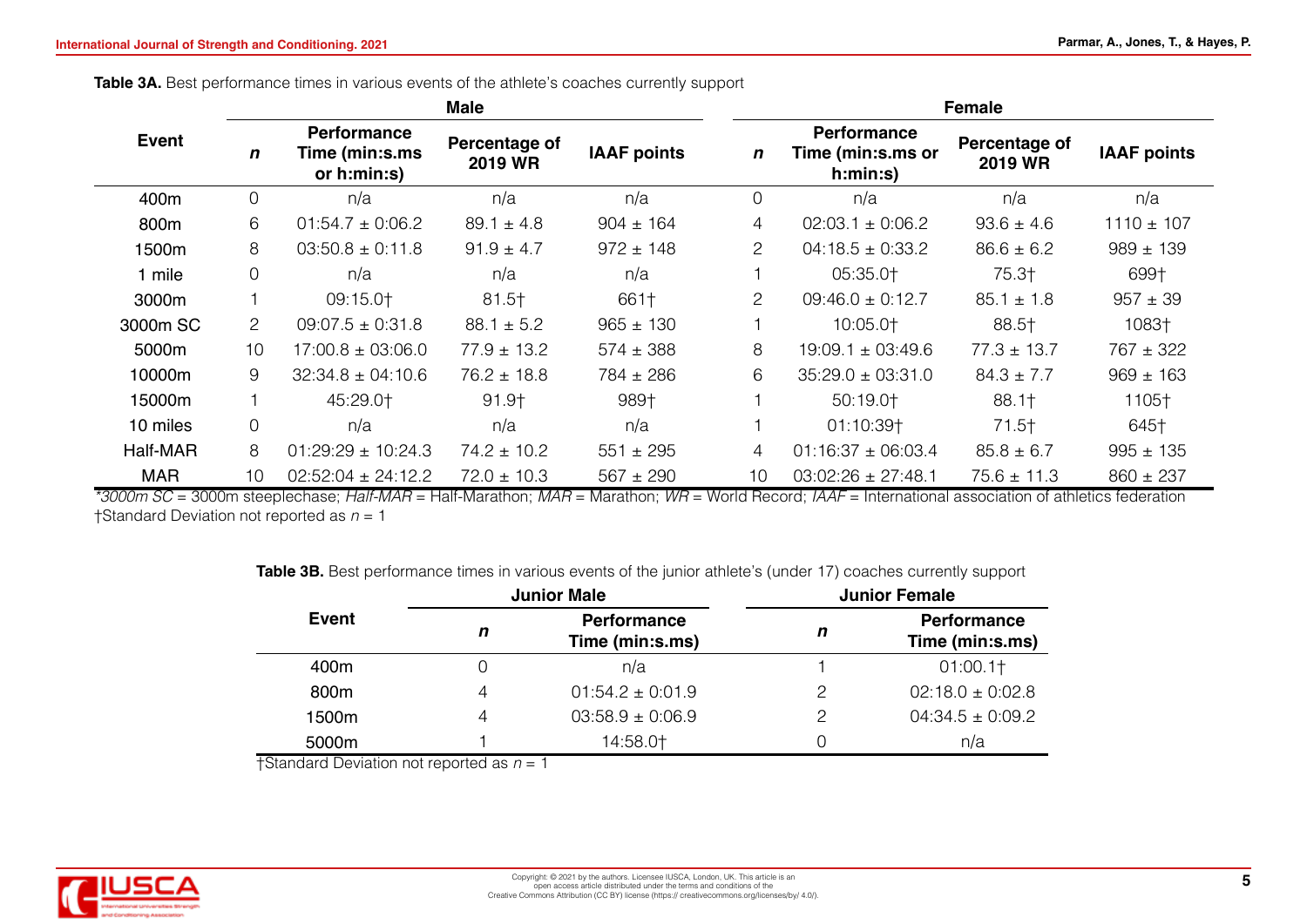work interval as the season progressed from winter

#### *Types of Interval-training methods used*

Of the 30 respondents, 10 indicated they coached 5-6 running sessions per week, with 1-2 of these most commonly (*n* = 26) prescribed as intervaltraining sessions (Table 4). Twenty-nine of the 30 respondents prescribed the weekly training volume using the total training time  $(n = 14)$ , the total training distance ( $n = 14$ ), or both time and distance depending on the time of the year  $(n = 1)$ . When prescribing IT sessions, long work intervals (> 3 min,  $> 1500$ m) and medium work intervals (90 s – 3 min, 500m – 1500m) were used by 29 coaches, and short work intervals (< 90 s, < 500m) were used by 28 coaches.

For middle- (800m – 3000m), long-distance (5000m – half marathon), marathon, ultra-marathon, and fell/trail running events the prescription of IT was reportedly changed by 20, 19, 11, 3, and 3 coaches, respectively, depending on the time of year. Very few coaches (*n* = 1-5, across all distances) reported they did not change the prescription of IT methods depending on the time of year. A subsection of this question asked coaches to indicate how they altered their prescription of IT for each event distance. Responses were content analysed and resulted in the creation of 9 higher-order themes which are detailed in Table 5, however not all responses fit into these themes. The most common alterations reportedly made by coaches were to increase the intensity and decrease the duration of the work intervals as the season progressed from winter to summer for both middle-distance (800m – 3000m) and long-distance (5000m – half-marathon) events. For the alterations that did not fit into the higherorder themes in middle- and long-distance events, coaches stated that in "winter I use 5k pace", and that alterations are "dependent on the race date". Regarding marathon events, 5 coaches increased the intensity and 4 increased the duration of the

to summer (Table 5). Responses that did not fit into the higher-order themes provided by coaches that support athletes in more than one event stated they "change the length, speed, distance, recovery time depending on the training method (I use several) and the periodisation", and alterations "vary depending on whether the season focus is XC, road race league (10k) or half-marathon."

The most common method used to prescribe the intensity of the work interval was race pace (*n* = 9-10), irrespective of the interval type (Figure 1). The type of interval used dictated the race pace prescribed, with 800m race pace most frequently used for short work intervals (SWI) (*n* = 9), 3000m race pace most frequently used for medium work intervals (MWI)  $(n = 9)$ , and 10000m race pace most frequently used for long work intervals (LWI) (*n* = 11). Respondents using other methods stated they prescribed the work interval intensity based on "a percentage of VAM (maximal aerobic speed)" for SWI, and "speeds that relate to LT4 speeds – working below, through and above these speeds" for MWI. For LWI, one coach used "VO<sub>2max</sub> rate", another stated they "base the intensity around and just under athlete's threshold/10mile to half-marathon pace or heart rate based", and one coach stated using "a combination of goal race pace, perceived exertion and recommended paces from Daniels' Running Formula"20.

| <b>Table 4.</b> Number of training sessions coached per week |  |
|--------------------------------------------------------------|--|
|--------------------------------------------------------------|--|

| <b>Running sessions per</b><br>week | n  | <b>Running interval-train-</b><br>ing sessions per week | п  |  |
|-------------------------------------|----|---------------------------------------------------------|----|--|
| 1-2                                 |    |                                                         |    |  |
| $3 - 4$                             |    | 1-2                                                     | 26 |  |
| $5-6$                               | 10 | $3 - 4$                                                 |    |  |
| $7 - 8$                             |    | >5                                                      |    |  |
| $9 - 10$                            |    |                                                         |    |  |
| $>1$ $\degree$                      |    |                                                         |    |  |

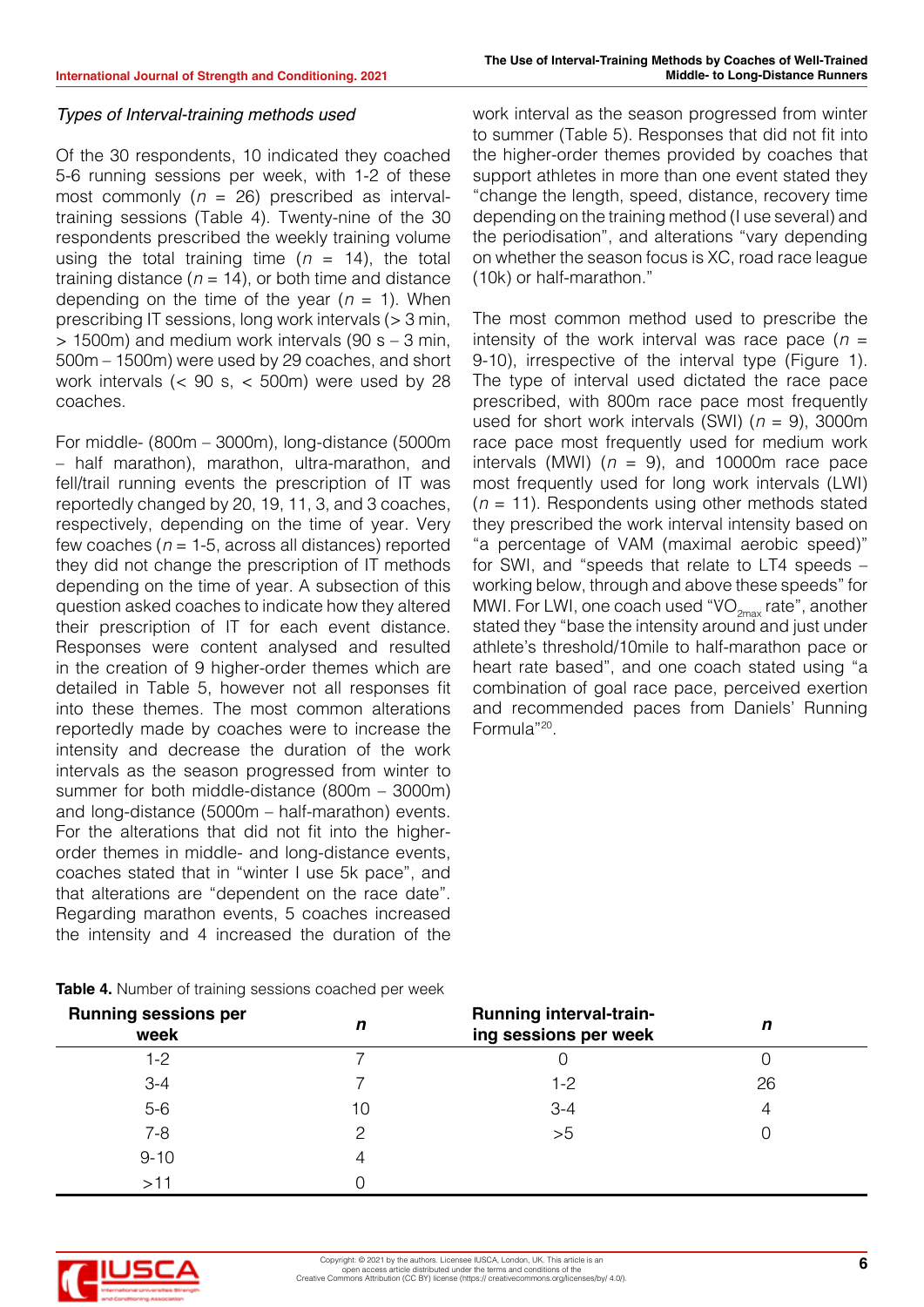#### Table 5. Changes made by coaches to the interval-training prescribed depending on the time of year for each event distance

| Interval-training<br>change | Middle distance (800m<br>$-3000m$ | Long distance (5000m<br>- half marathon) | Marathon | Ultra-marathon | <b>Fell/Trail running</b> |
|-----------------------------|-----------------------------------|------------------------------------------|----------|----------------|---------------------------|
| Increase duration           |                                   |                                          |          |                |                           |
| Decrease duration           |                                   |                                          |          |                |                           |
| Increase intensity          |                                   |                                          |          |                |                           |
| Decrease intensity          |                                   |                                          |          |                |                           |
| Increase recovery           |                                   |                                          |          |                |                           |
| Decrease recovery           |                                   |                                          |          |                |                           |
| Increase volume             |                                   |                                          |          |                |                           |
| Decrease volume             |                                   |                                          |          |                |                           |

Respondents provided more than one reason/way they change the interval-training prescription





**Figure 1.** Method of intensity prescription used by coaches. *HR* = Heart Rate; *RPE* = Rating of Perceived Exertion; *% Max effort* = Percentage of maximum effort; *PB* = Personal Best.

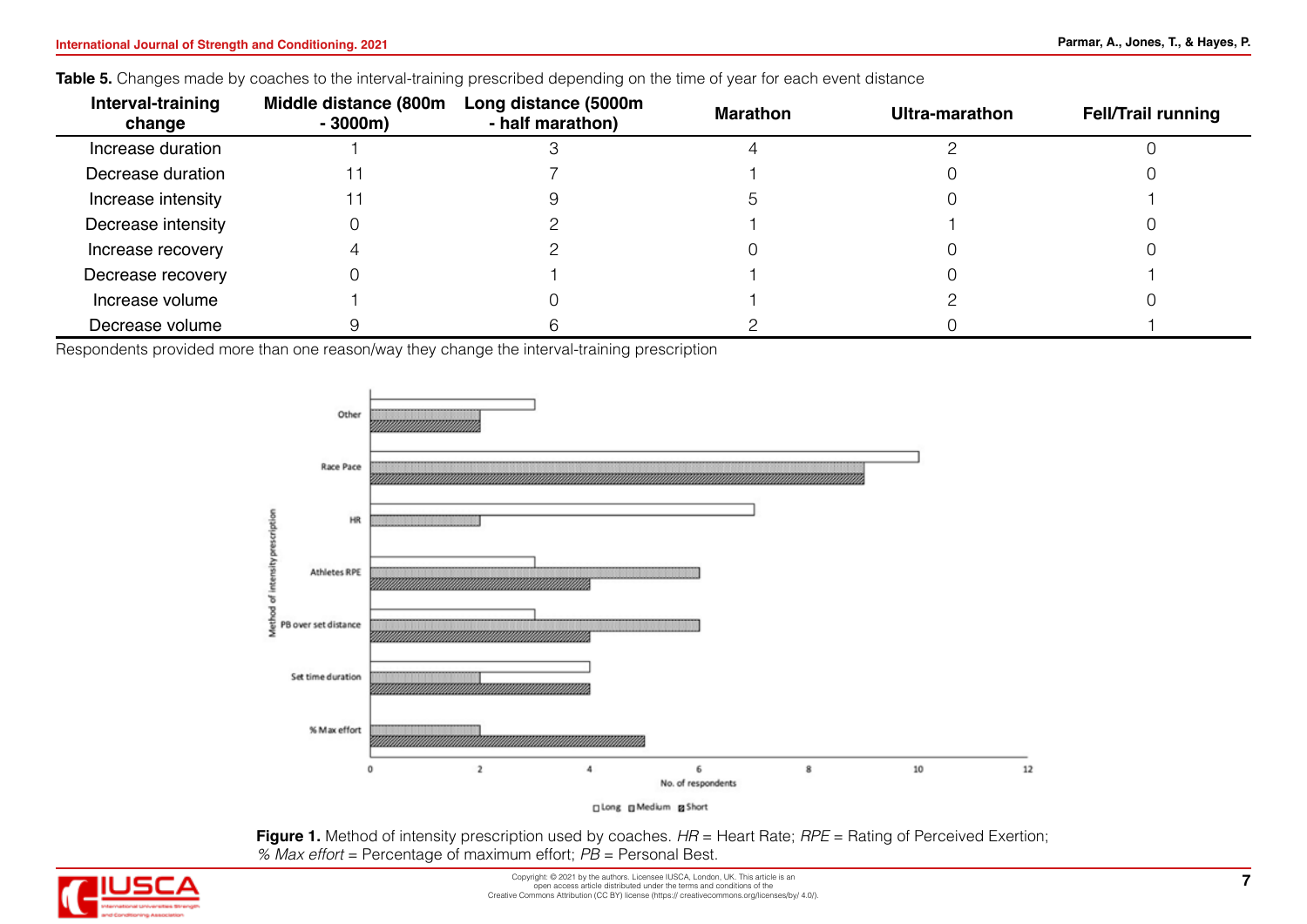# *Recovery between work intervals*

Active recovery modalities were prescribed most often (*n* = 22-26) between work intervals for all interval types. Slow jogs (*n* = 20) were most commonly prescribed between MWI and LWI, with walks prescribed by 12 coaches between SWI (Table 6). Coaches that indicated prescribing other recovery modalities between SWI stated the modality prescribed "depends on goal of session. Fast jogs if continuous, walk/slow jog if not" along with allowing the athlete to self-select. For LWI, coaches that selected other stated the recovery modality prescribed "Depends on goal of the workout – may be long cruise intervals that aren't difficult, so a fast jog can be sustained during the recovery. Or these may be  $VO_{2m}$  reps where a slow jog or walk may be necessary to recover". The intensity of the active recovery modality was prescribed using a set time/ distance  $(n = 8-9)$  or by allowing the athlete to selfselect the intensity  $(n = 8)$  most often between MWI and LWI, with the intensity not prescribed  $(n = 7)$ between SWI. One coach reported they prescribed the intensity of the recovery between SWI "based on full recovery and purpose the intervals sit in the program", and another used "pace" to prescribe the intensity between LWI (Figure 2A). The majority of respondents prescribed recoveries shorter than the work interval between LWI (*n* = 28) and MWI (*n* = 19). Recovery periods longer than the work interval were prescribed most commonly (*n* = 15) between SWI (Figure 2B).

As part of this question, respondents were asked to provide reasons for the recovery modality prescribed for each type of interval. Reasons provided were content analysed resulting in the creation of 6 higherorder themes which are detailed in Table 7 for short, medium, and long interval types, however, not all these fit into the higher-order themes. The reasons provided for prescribing walks between SWI and MWI that did not fit into the higher-order themes were "to allow the athlete to complete session", "athlete needs more time to recover so walking works well – they can sometimes jog too fast on recovery. Focus of session is doing each individual effort well", and "I prefer them not to clean up the lactic (H+) between runs to improve tolerance". Reasons for prescribing slow jogs between SWI, MWI and LWI that did not fit into the higher-order themes were "To facilitate the recovery of HR to drop to 125-135bpm before the next rep", "Focus of session is a blend of the effort and the recovery", "Generally have athletes recover at marathon pace or slower so they feel comfortable and associate this pace with lack of effort", and "Continuous runs during off-season, static rest during". A reason for prescribing fast jogs between LWI was for "lactate management via float recovery". Reasons provided for prescribing other recovery modalities between SWI and LWI that did not fit into the higher-order themes included "fast jog if the workout is continuous – perhaps it becomes more of an aerobic stimulus (although the reps likely get slower due to incomplete recovery). Slow jog if high intensity/speed is the goal.", and "depends on goal of the workout – may be long cruise intervals that aren't that difficult, so a fast jog can be sustained during the recovery. Or these may be VO2max reps where a slow jog or walk may be necessary to recover".

# *Recovery between sets of work intervals*

Between sets of work intervals, active recovery modalities (*n* = 19-22) of slow jogs (*n* = 10-16) and walks  $(n = 9)$  were prescribed by respondents most often for all interval types (Table 6). Coaches that indicated prescribing other recovery modalities between sets of work intervals stated the modality is "self-selected by the athlete" or that the recovery is "static initially to refuel then into slow jog" for all interval types. The intensity of the active recovery modality between sets was most commonly prescribed using a set/time distance (*n* = 7-8) or not at all  $(n = 8-9)$  for all interval types (Figure 2C). The most common recovery time prescribed by coaches between sets was 2-3 min ( $n = 8$ -10) for all interval types (Figure 2D).

**Table 6.** Recovery modality prescribed between sets and repetitions of short, medium and long work interval types

| <b>Recovery modality pre-</b><br>scribed |             | <b>Short Work Intervals</b> |             | <b>Medium Work Inter-</b><br>vals | <b>Long Work Intervals</b> |             |  |
|------------------------------------------|-------------|-----------------------------|-------------|-----------------------------------|----------------------------|-------------|--|
|                                          | <b>Sets</b> | <b>Reps</b>                 | <b>Sets</b> | <b>Reps</b>                       | <b>Sets</b>                | <b>Reps</b> |  |
| Active $-$ slow jog                      | 10          | 10                          | 15          | 20                                | 16                         | 20          |  |
| Active – walks                           |             | 12                          | 5           |                                   | 5                          |             |  |
| <b>Static</b>                            |             |                             | っ           |                                   |                            |             |  |
| Active – fast jog                        |             |                             |             |                                   |                            |             |  |
| Other                                    |             |                             | 5           |                                   | 5                          |             |  |

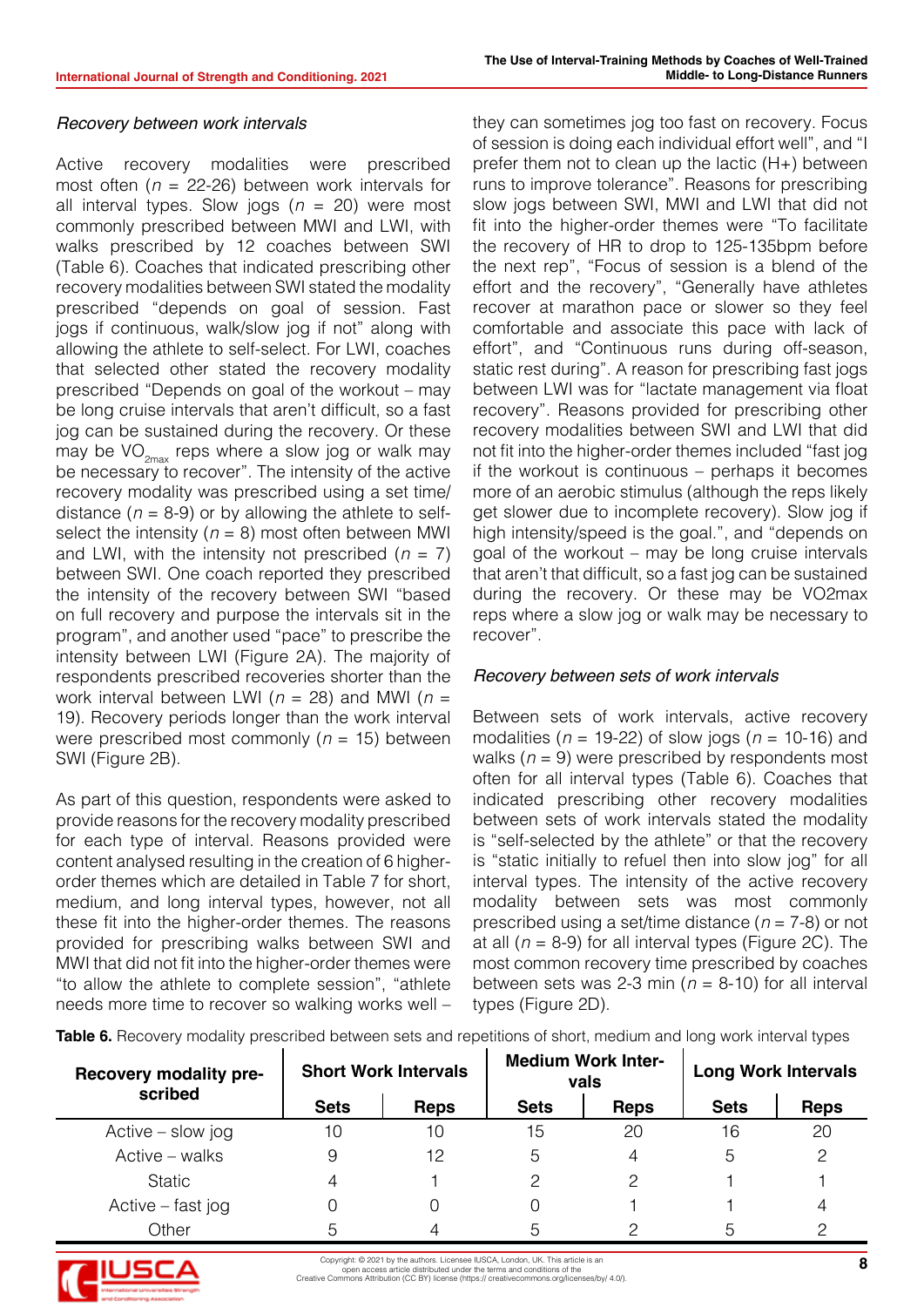

**Figure 2. Panel A:** Intensity prescription of active recovery modalities between work intervals for short, medium and long interval-training types. Panel B: Recovery time prescribed between work intervals for short, medium and long interval-training types. Panel C: Intensity prescription of active recovery modalities between sets of work intervals for short, medium and long interval-training types. Panel D: Recovery time (minutes) prescribed between sets of work intervals for short, medium and long interval-training types. *HR* = Heart Rate; *RPE* = Rating of Perceived Exertion; *% Max effort* = Percentage of maximum effort; *< interval duration* = Recovery duration shorter than the work interval; *> interval duration* = Recovery duration longer than the work interval.

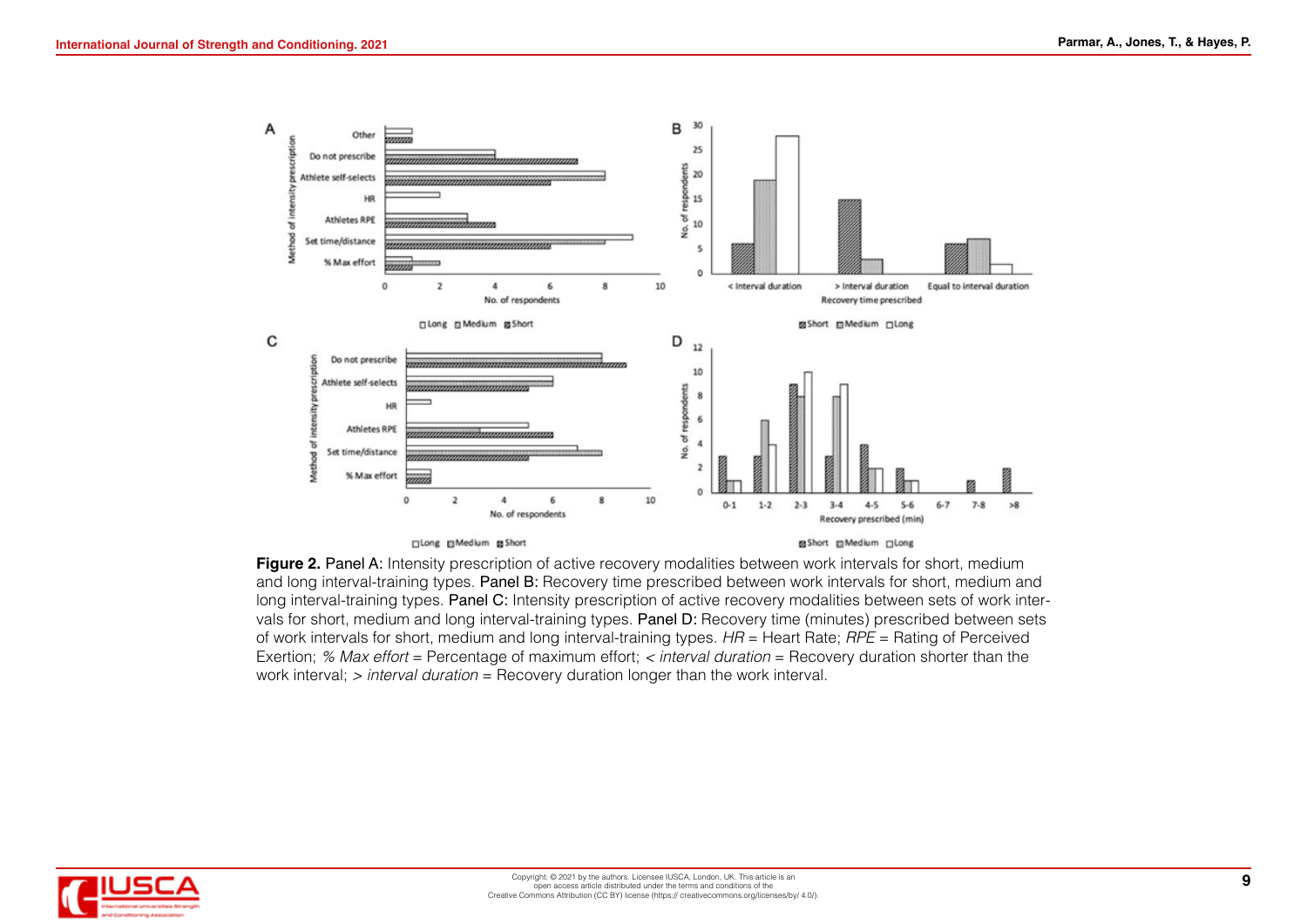| <b>Reason for recovery modality</b> | <b>Static</b> |            | <b>Active - walk</b> |            | Active – slow jog |     | Active – fast jog |            | <b>Other</b> |            |            |            |            |     |     |
|-------------------------------------|---------------|------------|----------------------|------------|-------------------|-----|-------------------|------------|--------------|------------|------------|------------|------------|-----|-----|
| prescribed                          | <b>SWI</b>    | <b>MWI</b> | LWI                  | <b>SWI</b> | MWI               | LWI | <b>SWI</b>        | <b>MWI</b> | <b>LWI</b>   | <b>SWI</b> | <b>MWI</b> | <b>LWI</b> | <b>SWI</b> | MWI | LWI |
| Ensure full recovery                |               |            |                      |            |                   |     |                   |            |              |            |            |            |            |     |     |
| Keep athletes moving                |               |            |                      |            |                   |     |                   |            |              |            |            |            |            |     |     |
| Facilitate lactic acid removal      |               |            |                      |            |                   |     |                   |            |              |            |            |            |            |     |     |
| Maintain aerobic emphasis           |               |            |                      |            |                   |     |                   |            | 4            |            |            |            |            |     |     |
| Ensure appropriate pacing           |               |            |                      |            |                   |     |                   |            |              |            |            |            |            |     |     |

Table 7. Reasons provided for the recovery modality prescribed between short, medium, and long work intervals.

**Table 8.** Typical structure of short, medium and long interval-training sessions prescribed by coaches

|                 |             |               |           | <b>Reps</b>                               |                                 | <b>Sets</b>                | $\Sigma$ Work                   | Total dura-                |                    |            |
|-----------------|-------------|---------------|-----------|-------------------------------------------|---------------------------------|----------------------------|---------------------------------|----------------------------|--------------------|------------|
| <b>Interval</b> | <b>Sets</b> | <b>Reps</b>   |           | <b>Work intensity</b>                     | <b>Rest dura-</b><br>tion (min) | <b>Rest inten-</b><br>sity | <b>Rest dura-</b><br>tion (min) | <b>Rest inten-</b><br>sity | intervals<br>(min) | tion (min) |
| Short           |             | 5             | 400m      | Max consistent effort (400-<br>800m pace) | 02:00                           | Walk                       | 04:00                           | <b>Static</b>              | 12:30              | 32:30      |
| Medium          |             | $\mathcal{D}$ | 600m      | 3km pace (02:30-03:00/<br>km <sup>'</sup> | 02:00                           | Slow Jog                   | 03:00                           | Walk                       | 16:30              | 35:30      |
| Long            |             | 6             | 06:00 min | 10km pace (03:30-04:00/<br>km'            | 02:00                           | Easy jog                   | $\overline{\phantom{0}}$        |                            | 36:00              | 46:00      |

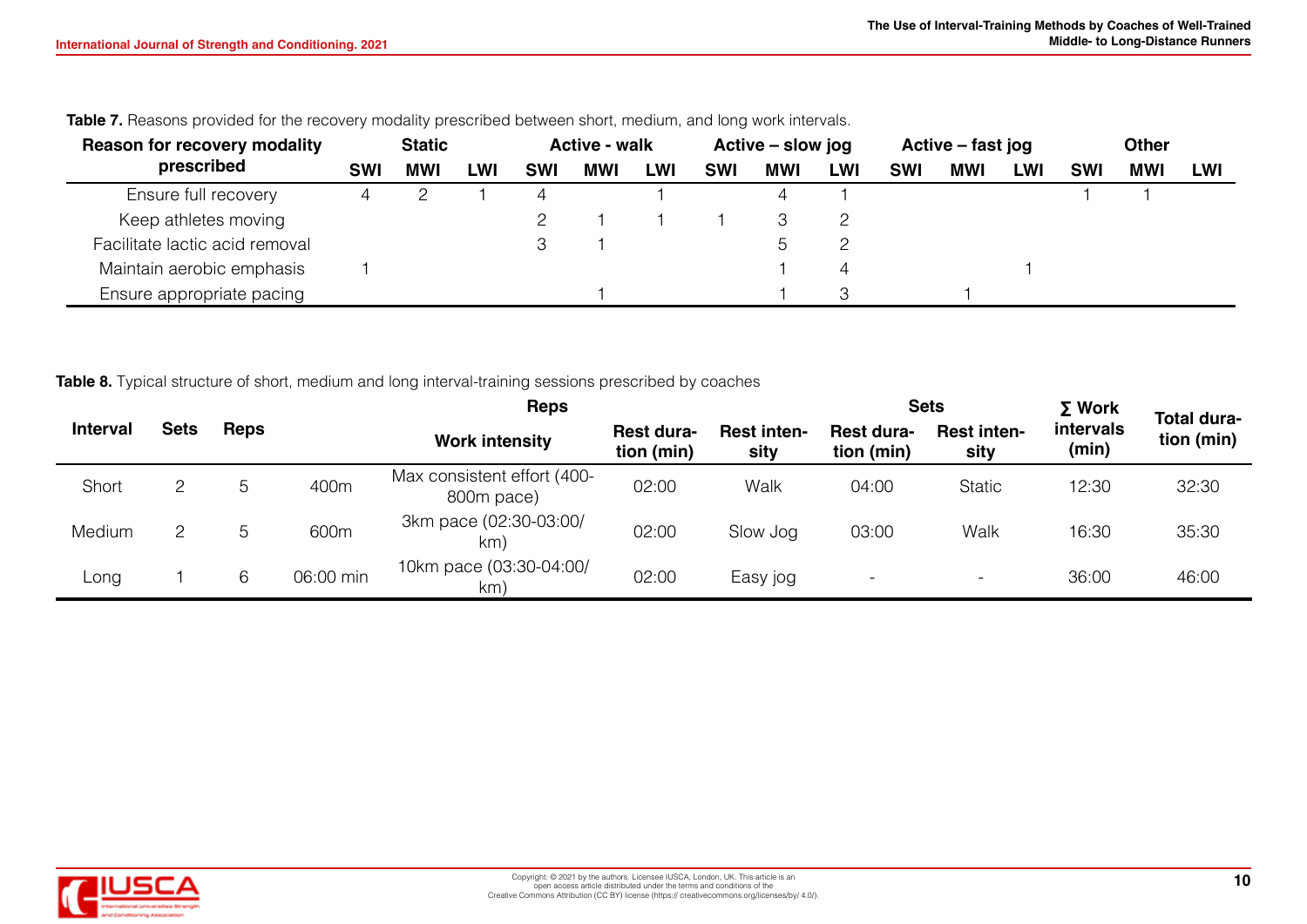

**Figure 3. Panel A:** The volume of running performed during only the work intervals for short, medium and long interval-training sessions. The mean, median, upper and lower quartiles, minimum and maximum distances are displayed for each type of interval-training session. Panel B: The total volume of running performed throughout the entire interval-training session for short, medium and long interval-training sessions. The mean, median, upper and lower quartiles, minimum and maximum distances are displayed for each type of interval-training session.

**Table 9.** Reasons provided for the type of training method prescribed between consecutive interval-training sessions.

| <b>Reason provided</b>                     | LIC run-<br>ning | LII run-<br>ning | <b>MIC</b> run-<br>ning | <b>MII run-</b><br>ning | <b>Strength</b><br>training | <b>Cross</b><br>training | <b>Circuit</b><br>training | <b>Other</b> |
|--------------------------------------------|------------------|------------------|-------------------------|-------------------------|-----------------------------|--------------------------|----------------------------|--------------|
| Facilitate and allow recovery              |                  |                  |                         |                         |                             |                          |                            |              |
| Increase training volume                   |                  |                  |                         |                         |                             |                          |                            |              |
| Increase base endurance with low intensity |                  |                  |                         |                         |                             |                          |                            |              |
| Reduce lower limb loading                  |                  |                  |                         |                         |                             |                          |                            |              |

Reasons provided by respondents fit into more than one of the identified higher-order themes.

LIC = Low-intensity continuous; LII = Low-intensity interval; MIC = Moderate-intensity 'threshold' continuous; MII = Moderate-intensity 'threshold' interval.

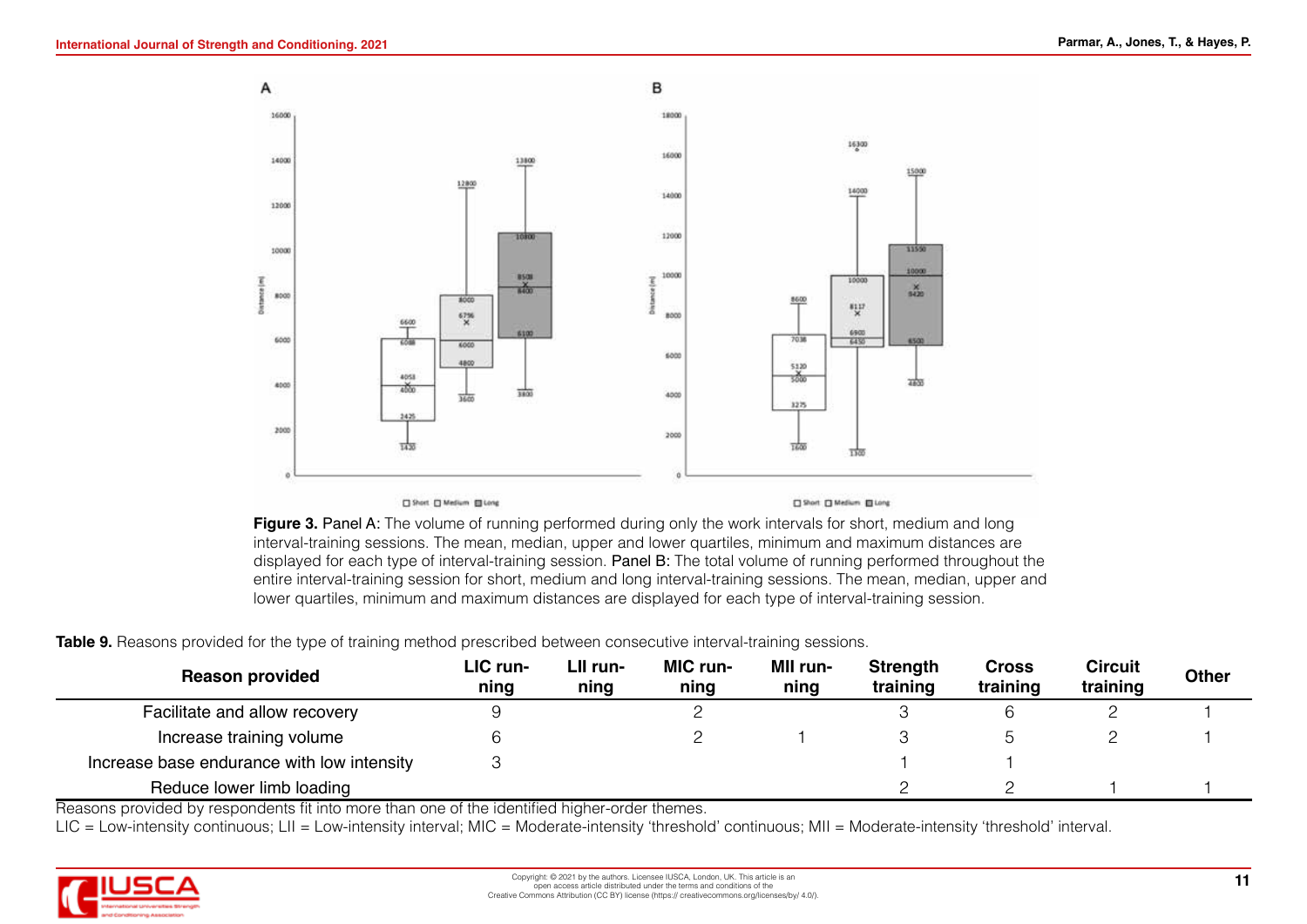#### *Interval-training session structure*

The typical structures of short, medium and long IT sessions are presented in Table 8. The volume of running performed during only the work intervals was lowest when using SWI and highest when using LWI (Figure 3A). Similarly, the total volume of running performed was greatest during LWI and lowest during SWI (Figure 3B). In all types of IT sessions, 1000m of the total volume of running was performed during the rest intervals as active rest.

#### *Time between consecutive Interval-training sessions*

The majority of respondents (*n* = 23) reported leaving 2-3 days between consecutive IT sessions. Training sessions were prescribed by 27 coaches between consecutive IT sessions, with only 3 coaches reporting they do not. The reasons provided by the 3 coaches for not prescribing training between consecutive IT sessions were "to allow athlete to recover", "to recover mentally and physically", and "train on weekly club night, alternate interval/ conditioning sessions with a steady run. This is what athletes prefer/want". The type of training prescribed between consecutive IT sessions most often was low-intensity continuous running (*n* = 26), followed by strength training (*n* = 15) and cross training (*n*  = 14). The one coach reporting "other" stated they prescribed "aquajogging". A subsection of this question asked respondents to detail why they prescribed the reported type of training between consecutive IT sessions. Content analysis resulted in the creation of 5 higher-order themes which are presented in Table 9. Some responses did not fit into these themes, of which, the most common reasons provided for all types of training prescribed between consecutive interval-training sessions were "to achieve other training adaptations", "they are the core of training building, interval is just an element", and "all round fitness and development".

#### *Interval-training session frequency*

Twenty-six coaches reported they would not like to include more IT sessions whereas 4 reported they would. The reasons provided by the 4 coaches indicating they would include more IT sessions into the training regime were; "if I know the correct prescription I can train better my runners", "need to build the athlete's speed endurance", "think it would benefit the group in terms of improving performance, many of the athletes in the group have different goals", and "it depends on the athlete's training age (i.e. number of years of training), their ability to recover,

and their goals (finish the race or post a fast time). Based on these factors the number of higher intensity sessions a week will be determined". Responses provided by the 26 coaches indicating they would not include more IT sessions into the training regime were content analysed with the creation of 7 higherorder themes which are presented in Table 10. Some of the responses that did not fit into these broader themes included reasons such as "the athletes I work with are young, intervals are only part of the skill set they need to develop", and "as mainly long distance runners sessions needs to be more focused on distance endurance".

#### *Interval-training methods to improve performance*

The majority of respondents ( $n = 19$ ) indicated they believed IT methods improve performance more than other training methods such as continuous training or threshold training, with 9 indicating they believed IT methods improve performance the same as other training methods, and 2 respondents indicated they were unsure. The reasons provided by the 9 coaches who answered "the same" led to two higher-order themes being identified, with 7 answers fitting into the first theme: "necessary to incorporate other training methods", and 3 fitting into the second theme: "need volume at lower intensities". For the coaches who answered "more", 5 higher-order themes were identified which are presented in Table 11. Several responses could not be associated with these higher order themes and included reasons such as "it depends on the capabilities that the athlete needs to develop", "works varied energy systems, drives focus on form and technique", and "the interval workouts are completed in a group setting, there is the social aspect to them and they keep the athletes motivated and focussed for the competitions ahead".

**Table 10.** Reasons provided by respondents for not wanting to include more interval-training sessions into the training regime.

| <b>Reason provided</b>         |  |
|--------------------------------|--|
| Perform enough already         |  |
| Risk of injury                 |  |
| Recovery is required           |  |
| Include other training methods |  |
| Risk of overtraining           |  |
| Increase running volume        |  |

Reasons provided by respondents fit into more than one of the identified higher-order themes.

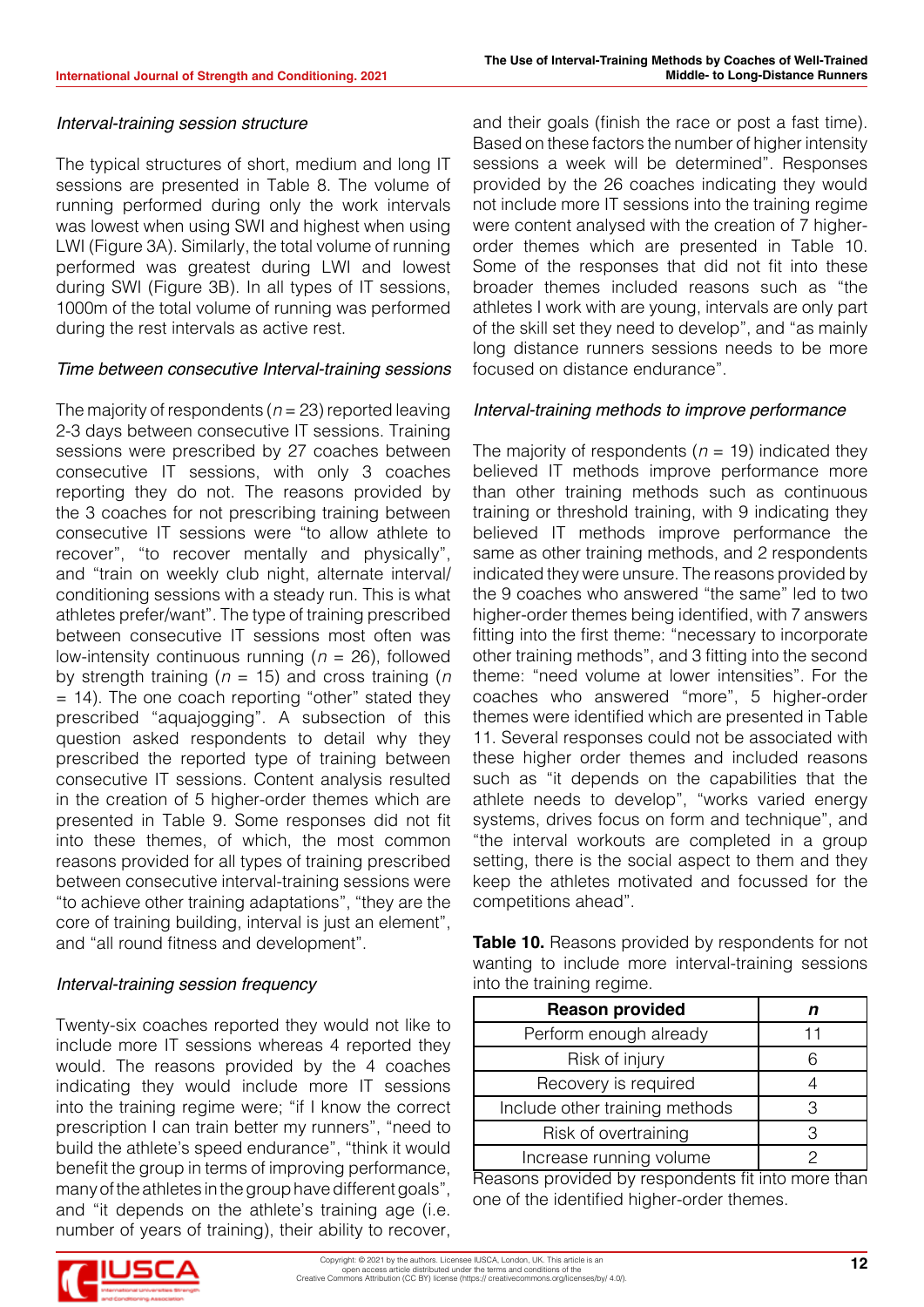**Table 11.** Reasons provided by respondents for why they believe interval-training methods improve performance more than other training methods.

| <b>Reason provided</b>                        |   |
|-----------------------------------------------|---|
| Increases training volume at high intensities |   |
| Greater physiological adaptations             |   |
| Personal experience                           | З |
| Research                                      |   |

Reasons provided by respondents fit into more than one of the identified higher-order themes.



**Figure 4.** Aspects of physical fitness respondents indicated they are targeting when using short, medium and long work intervals. Respondents indicated targeting more than one aspect of physical fitness for each interval type.

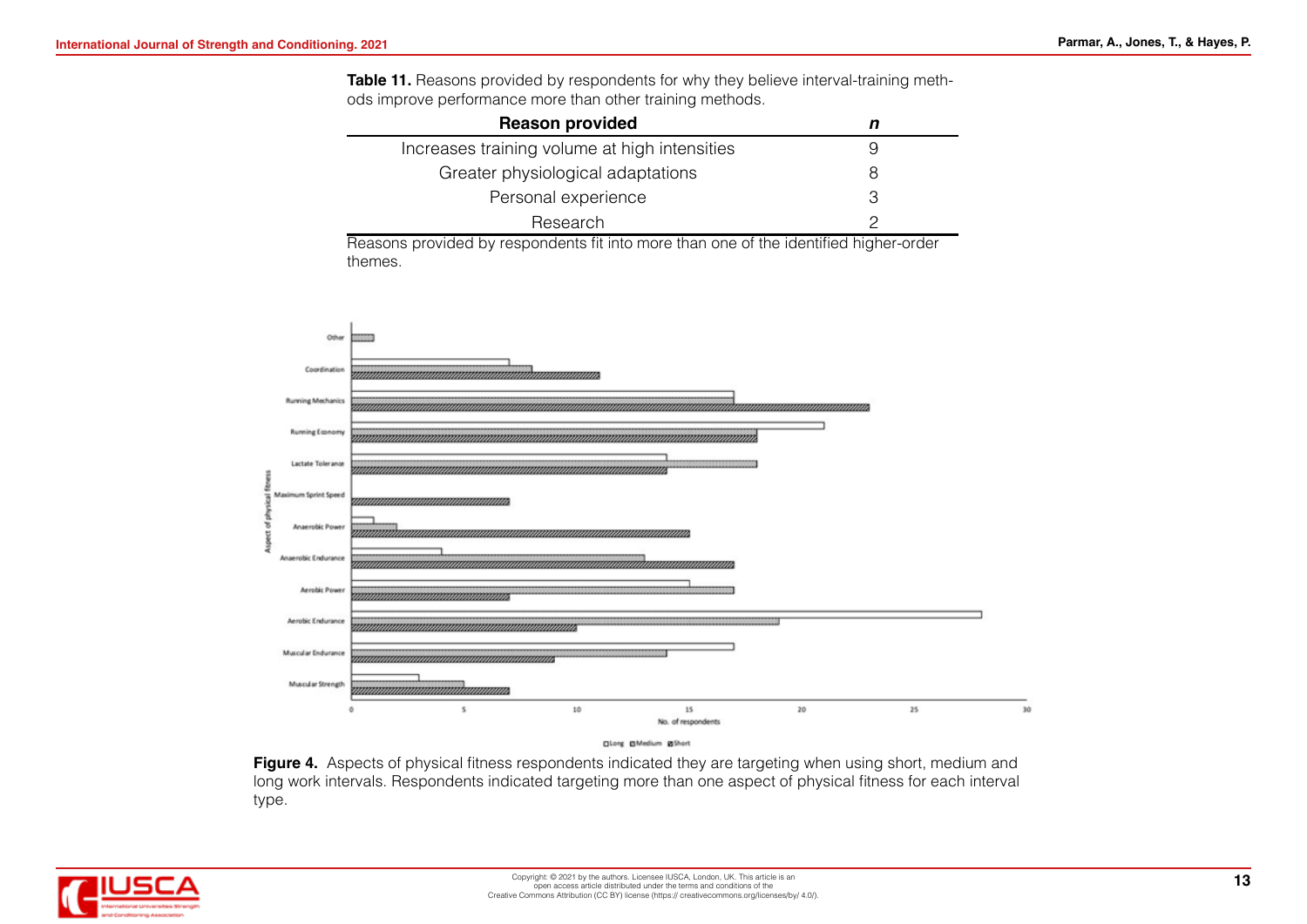# Aspects of physical fitness

Coaches were asked to select what aspects of physical fitness they believed they were targeting when using short, medium and long work intervals. The majority of respondents selected they were targeting running mechanics ( $n = 23$ ) when using SWI, whereas the majority of respondents selected they were targeting aerobic endurance  $(n = 28)$  when using LWI. For MWI, the majority of respondents selected they were targeting aerobic endurance  $(n = 19)$ , lactate tolerance ( $n = 18$ ), running economy ( $n = 18$ ), running mechanics ( $n = 17$ ), and aerobic power ( $n =$ 17). One respondent selected "Other" for MWI and stated "I only use this range for athletes that are not used to intervals to get used to the concept, then no more" (Figure 4).

# *Implementing Interval-training into the program*

The majority of respondents indicated they do not change the prescription of IT depending on the sex of the athlete ( $n = 22$ ), with only 7 indicating they do. Explanations for how respondents altered their IT depending on sex led to 3 higher-order themes being identified. Two explanations fit into the first theme: "accounting for the menstrual cycle", 3 fit into the second theme: "increased running volume for females", and 3 fit into the third theme: "miscellaneous", which were "Reps and sets and recoveries would be different for boys", "Each interval session is different for boys", and "With women I go more off of time running for their intervals instead of distance. For the guys I understand their time running but I'm not going to provide my guys and girls the same exact workout based off of distance with the same recovery because that can have my guys running for 3:00 min and my girls running for 4:15 minutes".

Twenty-one respondents indicated there was nothing unique about the way they prescribed IT, whereas 8 indicated their prescription was unique. Explanations provided by the 8 respondents who indicated their prescription was unique were; "I prefer to use multi-pace and not the same distance within a session", "Grounded in scientific studies and does not follow coaching dogma, not 'unique' but rare", "I would only prescribe interval-training provided the athlete has a base of mileage completed inclusive of slow, steady, threshold pace over a preparation period e.g. 5 weeks at start of prep for cross country", "Less intense for younger athletes", "Some unlimited number of efforts for 10k+ athletes", "The way it is implemented in the macrocycle, each mesocycle (and each athlete) needs a different approach of interval work", "Must be based on the athlete's current ability, goals and injury history", and "Making use of power meters with some athletes and power duration curves to have really defined bespoke targets. Learning from other sports (cycling) which is far more bespoke than standard intervals and utilize WKO5 software".

# *Gaining knowledge of Interval-training methods*

The majority of coaches indicated they learnt about IT methods from their own training (*n* = 23), books (*n* = 23), coaching courses and workshops (*n* = 21), and scientific journals (*n* = 21); with 3 coaches stating they learnt from "physiologists", "graduate school mentor", and "own knowledge/experience with athletes". Respondents ranked scientific journals (39%), coaching courses and workshops (38%), and books (32%), to be their most important sources of education. In contrast, 43% of respondents ranked friends and club mates as their least important sources of education.

Twenty-four coaches indicated they would like to learn more about IT methods in middle to long-distance running whereas 5 indicated they would not. The 24 respondents provided details relating to what they would like to know leading to five higher-order themes being identified, which are presented in Table 12. Some responses did not fit into these higher-order themes, with coaches stating they would like to learn more about "how to design better developmental progressions for specific distances", "different patterns, posture sessions" and one coach stating "way too many questions to type here. We really know very little. Almost every question still has uncertain answers".

To obtain further information about IT methods, 26 respondents indicated they knew how to obtain this information, however, 4 respondents indicated they did not. The majority of respondents indicated they would obtain further information from coaching courses and workshops  $(n = 20)$ , books  $(n = 20)$ , and scientific journals (*n* = 19), with one coach stating they would "ask a coach of elite athletes if they had the opportunity".

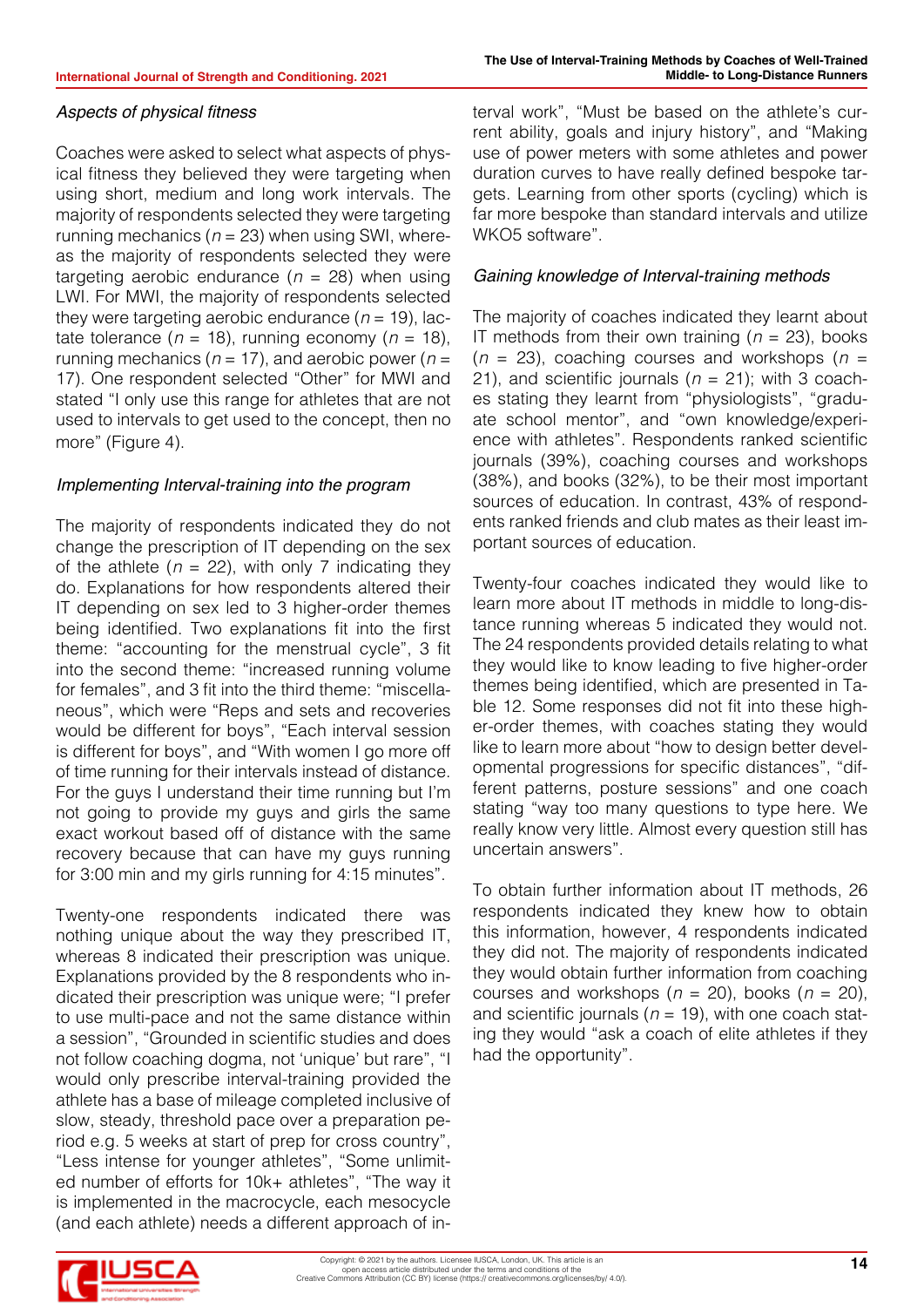**Table 12.** Higher-order themes and representative raw data of what coaches would like to learn about interval-training methods.

| <b>Higher-order theme</b>             |               |
|---------------------------------------|---------------|
| Latest research and new ideas         |               |
| Continuous education                  | $\mathcal{L}$ |
| Periodisation of interval-training    |               |
| Other coaches' use of interval-train- | っ             |

#### **DISCUSSION**

The aim of this study was to identify how coaches of well-trained middle- to long-distance runners implement and prescribe interval-training. IT methods were prescribed year-round by the coaches surveyed here, for 1-2 sessions of the 5-6 training sessions coached per week, irrespective of the event distance. As part of the training regime, coaches utilized a combination of short  $(< 90 \text{ s}, < 500 \text{ m}$ ), medium (90 s – 3 min,  $500m - 1500m$ ), and long ( $> 3$ min, > 1500m) work intervals for all event distances. Furthermore, this study is able to report for the first time the typical structure of each type of IT session prescribed by coaches with specific detail of the sets, repetitions, recovery times, intensity, and total volume used.

Over the 9-month period, 30 coaches provided responses to the survey, which is a relatively large sample size for a study examining coaching practices of well-trained middle- to long-distance runners. The use of social networking sites to accrue responses generated over 35,000 impressions, however, the response total of 30 does not reflect such engagement. This perhaps indicates coaches were reluctant to share their practices<sup>12</sup>, were unable to answer the questions within the survey, or did not have the time to complete the survey, although this remains speculative. Previous surveys have reported 2021, 2322, and 3223 responses from sport scientists and strength and conditioning (S&C) coaches supporting elite-level sports teams, however these were related to general S&C practices rather than specific aspects of training. Similarly, surveys of well-trained endurance runners have reported total responses of  $37^{13}$ ,  $30^{12}$ , and 93, of which only 16 were classed as elite runners<sup>14</sup>. The runners themselves rather than coaches, provided the responses in the aforementioned studies; therefore, the training performed might not be representative of the training prescribed $24$ . A survey of coaches of competitive distance runners (800m to marathon) reported a total of 123 responses $24$ , however, this was focused

on the periodization of training over a season and not the use of IT methods as in the present study. The competitive level of athletes coached by respondents most commonly supported in this study were club-, regional- and national-level runners, with the best performance times for various events within 8-28% and 6-28% of the 2019 World records for male and female athletes, respectively. The data presented are therefore reflective of the IT practices prescribed by coaches of well-trained middle- to long-distance runners.

Irrespective of the event distance athletes were training for, coaches prescribed long, medium, and short work intervals, with 80% of coaches periodizing the type of work interval throughout the year. Specifically, these coaches prescribed shorter, higher-intensity work intervals as the season progressed from the winter to summer for both middle- and long-distance events. This supports previous findings, reporting coaches prescribed training decreasing in volume and increasing in intensity as the competition date approached<sup>24</sup>. Similarly, more recent studies have reported endurance runners placed a greater emphasis on shorter, higher-intensity work intervals as the competition date approached<sup>12,13</sup>. The inclusion of IT emphasizing high-intensity, short work intervals during a taper has been correlated with greater endurance performance<sup>13</sup>. For middle-distance runners however, the work intensity used was not faster than race pace, whereas for long-distance and marathon runners, work intensities were greater than race pace, which is perhaps a product of the vast differences in race paces of these events. Previously, Kurz et al. (2000) also reported that more IT performed per week during the peaking phase correlated to a better competition performance in Division 1 NCAA cross-country runners. The intensities used during these IT sessions were not reported, however, the total miles run per week and the longest run performed during this peaking phase were lower, along with more rest days taken per week compared with other phases. This perhaps indicates the IT sessions consisted of lower running volumes at higher intensities, therefore requiring more recovery between sessions to be able to adapt and perform the repetitions at the prescribed intensities; due to the greater musculoskeletal and cardiorespiratory demand of performing high-intensity intervals<sup>7,25</sup>.

The use of race-pace was the most commonly reported method to prescribe the intensity of all types of work intervals. The race-pace prescribed however, was dependent upon the type of work interval, with 800m, 3000m, and 10000m race-paces most wide-

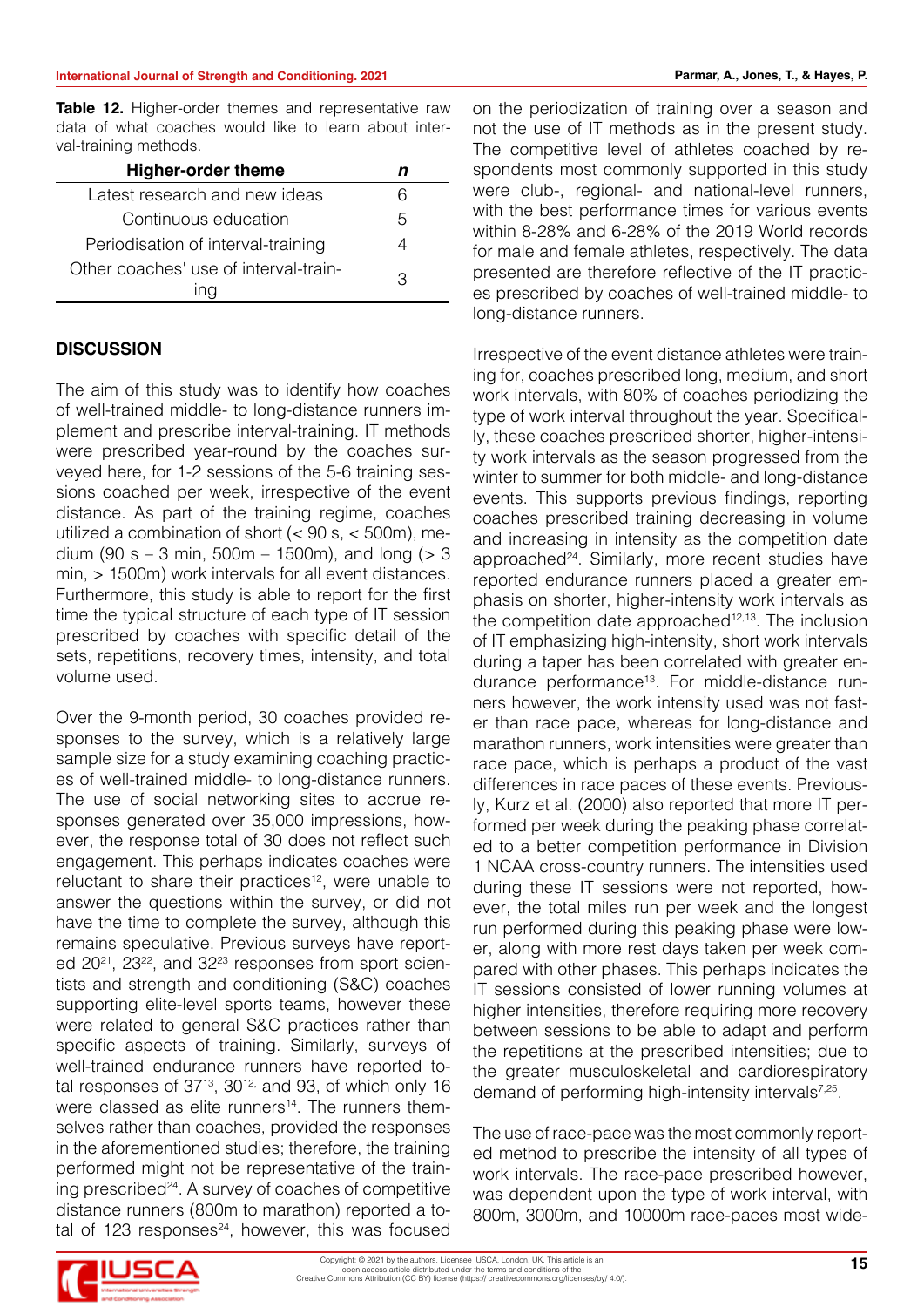as the physical aspect they were attempting to develop using LWI of 6 min at 10000m race-pace, accumulating a total of 36 min at this pace. The physiological intensity of 10000m race-pace has been shown to be approximately 90-95% of the velocity at VO2max (vVO<sub>2max</sub>) 3, falling into the suggested optimal intensity range of 90-100%  $VO_{2\text{max}}$  within research to improve  $VO_{2\text{max}}$  and the maximal steady state (MSS)<sup>1,2,7,16</sup>. In well-trained runners, the lower limit of this range is close to, or slightly above MSS 26, which might not provide the stimulus required to elicit improvements in  $\mathsf{VO}_{2\mathsf{max}}^{2,7}$ . Supporting this, 10000m race-pace has been reportedly used during threshold, tempo run, and LWI (1000 – 5000m) training sessions in elite-level and world-class long distance runners, with the intensity equating to approximately 82-92% HR<sub>max</sub><sup>27,28</sup>. Recent observations have reported that elite marathon runners perform continuous tempo runs and high-volume LWI sessions (e.g. 25-30 x 400m, 10-15 x 1000m) at 10000m race pace to develop MSS so a high fraction of  $VO_{2\text{max}}$  can be sustained<sup>29</sup>. Improvements in  $VO_{2\text{max}}$  using this intensity would rely on the presence of a  $\mathsf{VO}_2$  slow component which does not occur in well-trained runners, rather a VO<sub>2</sub> steady state is achieved 26. The use of 10000m race-pace is therefore suited to improving MSS rather than  $VO_{2\text{max}}$  due to this intensity being at the lower end of the suggested optimal intensity range for  $VO_{2m}$  improvements, with much of the evidence to support this suggestion arising from studies in lesser-trained populations<sup>1,2,7</sup>. The high volume of running performed during LWI sessions is perhaps due to this race pace being synonymous with MSS, allowing coaches to prescribe high running volumes at this intensity without the fatigue associated with IT at high speeds and intensities $25,30$ . The structure of the LWI prescribed by coaches appears to be in agreement with research suggestions to effectively develop 'aerobic endurance', with high running volumes able to be performed due to 10000m race-pace being relatively sustainable for these runners.

For medium work intervals (MWI) coaches selected 'aerobic endurance' and 'lactate tolerance' as the physical aspects they were attempting to develop. The prescription of 3000m race-pace for MWI has been shown to be approximately 100% vVO<sub>2max</sub>  $^{3,31}$ , with the majority of coaches prescribing 400 – 800m (~90 - 120 s) work intervals at a work: rest ratio of approximately 1:1. This prescription might not be sufficient to provide the physiological stimulus necessary to elicit the cardiorespiratory adaptations

associated with improvements in  $VO_{2\text{max}}$  and MSS due to the limited time accumulated at this intensity, especially considering the prescribed work: rest ratio<sup>18</sup>. For the development of 'lactate tolerance', the prescribed work duration is representative of anaerobic 'speed-endurance maintenance' training protocols<sup>32</sup>, however the work intensity and rest prescribed are respectively lower and shorter than that typically used in research. Moreover, coaches prescribed slow jogs and walks between repetitions and sets, respectively, which they stated was to "ensure full recovery" whilst also "maintaining an aerobic emphasis" throughout the session. By contrast, research protocols prescribe static recoveries which can alter the physiological response due to differences in oxygen kinetics when using active recoveries compared to static recoveries<sup>33</sup>. The use of active recoveries maintains a greater HR and  $VO_{2}$ , increasing the contribution from aerobic metabolism that facilitates the removal of blood lactate in comparison to static recoveries<sup>34</sup>. The use of static recoveries during 'speed-endurance maintenance' training perhaps increases the anaerobic contribution, limiting the metabolism and transport of [BLa ] between work intervals providing a greater stimulus for increasing 'lactate tolerance'. Furthermore, 'speed-endurance maintenance' training protocols have been suggested to increase Na+,K+ ATPase pump activity, helping to maintain the membrane potential that would otherwise depolarize due to the loss of K+ from the contracting muscle cells contributing to fatigue32. Such adaptations contribute to a greater capacity to repeat and maintain high-intensity work bouts, facilitating the development of 'lactate tolerance'32. Such discrepancies between research suggestions and the MWI prescribed by the coaches here could be attributed to coaches attempting to develop multiple physiological aspects at once due to the practical time constraints they find themselves under that are not apparent in research, although this remains speculative.

Short work intervals (SWI) were prescribed at a maximum consistent effort (approximately < 800m pace, 115-130%  $VO_{2\text{max}}^{31}$  over 400m, with a work: rest ratio of approximately 1:3. Coaches selected 'running economy', 'running mechanics', and 'anaerobic endurance' as the physical aspects they were attempting to develop with SWI. The SWI prescribed by coaches might not be as effective as those used in research to improve running economy (RE), as supramaximal intervals appear to be effective only during uphill protocols to stimulate neuromuscular adaptations<sup>39</sup>, and cardiopulmonary adaptations effectively stimulated using LWI at intensities  $\leq 100\%$ 

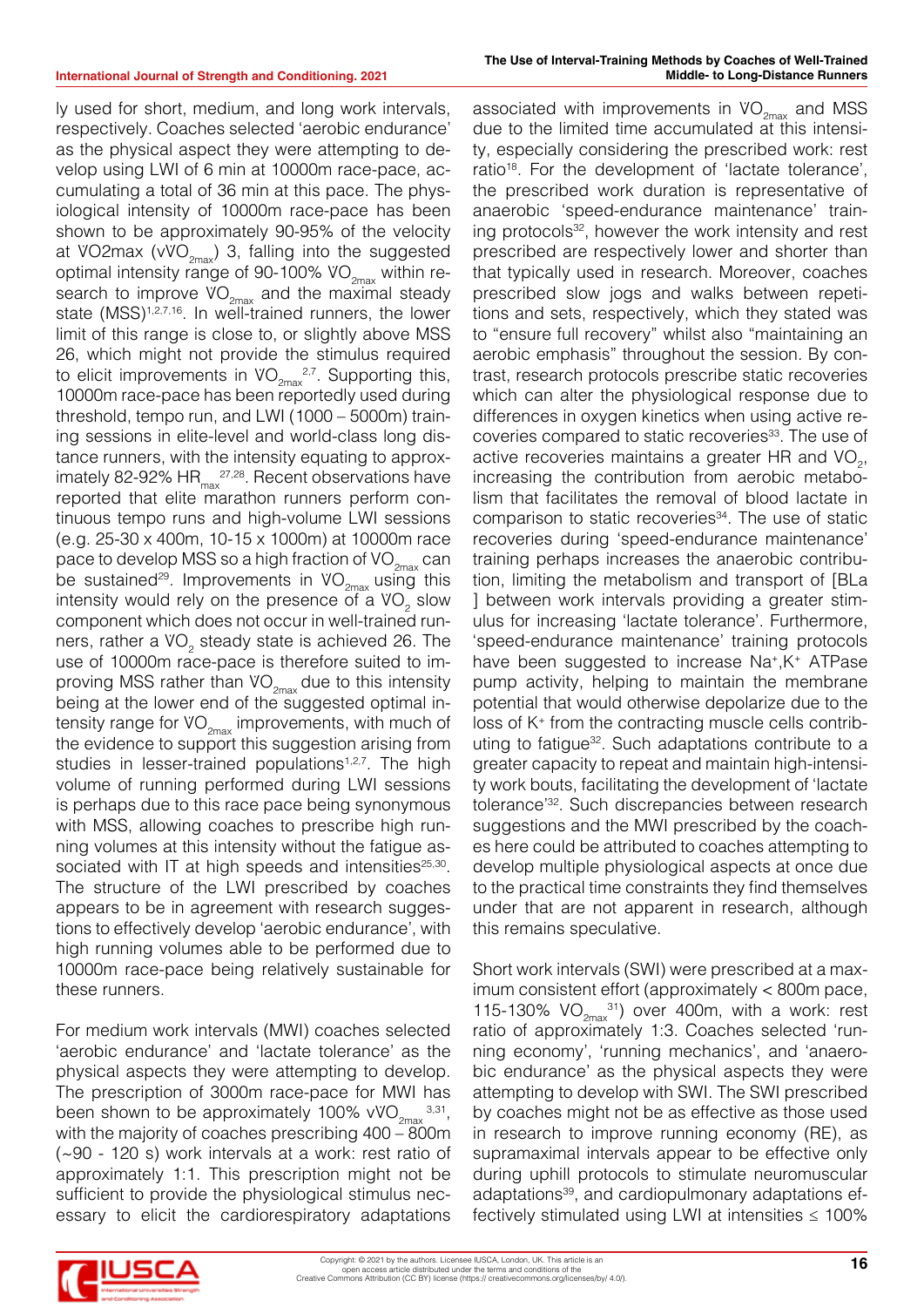$\text{vVO}_{2\text{max}}$ <sup>35-37</sup>. These research findings were reported during short-term interventions (6 weeks), whereas the SWI prescribed by coaches are over longer-term interventions (> 6 weeks) throughout a season and in combination with other training modalities. Such differences could contribute to the disparity between research recommendations and the SWI prescribed by coaches as acute changes in RE might not have occurred whereas longer-term interventions (> 6 weeks) might have resulted in chronic changes in RE. Similarly, the coaches here prescribe lower work intensities than the near maximal intensity efforts (≥130% vVO<sub>2max</sub>) indicated by research to be effective for developing 'anaerobic endurance'3,32. Such intensities have been shown to tax the capacity of phosphagen and glycolytic energy systems, stimulating the enzymatic adaptations necessary to improve 'anaerobic endurance'<sup>32,38</sup>, along with performance improvements of 3-5% in 3000m and 10000m running trials<sup>39</sup>, and 40km cycling trials<sup>40</sup> following 4-9 weeks of speed-endurance training in well-trained runners and cyclists. The maximum consistent intensity prescribed by coaches might not effectively tax the capacity of anaerobic pathways to therefore increase 'anaerobic endurance', despite similar work: rest ratios and work interval durations (~75 s) as those used in research. Rather, the lower intensities paired with rest durations 3-fold the work duration perhaps provides more of an aerobic training stimulus. Coaches stated that the prescribed recovery durations were to ensure a full recovery was achieved between repetitions so that work intervals could be performed at the prescribed intensity every time. By contrast, protocols recommended in research improve 'anaerobic endurance' by gradually accumulating fatigue throughout the session to improve the ability to sustain intense exercise<sup>32</sup>. These high intensity protocols require repeated high velocity running with limited recovery that relies on the recruitment of larger, more fatigable motor-units and muscle fibres to generate the higher forces to accelerate mass<sup>41</sup>, in addition to a greater anaerobic contribution<sup>7</sup>. As a result, the increased metabolic and neuromuscular demand can lead to a loss of running form limiting the volume of high-intensity running able to be sustained within a single session, along with the ability to maintain the high volumes of training typically performed by welltrained runners3,4,25 due to the increased recovery time required<sup>7,30,42</sup>. The need for increased recovery times when performing interval-training at the high intensities used in research is supported by the abovementioned studies reducing the total training volume by up to 30%39,40. Maintaining a certain volume of aerobic training was acknowledged as a key

part of the training regime, as too great a reduction in volume can negatively affect performance improvements in well-trained endurance athletes<sup>39,40,43</sup>. This perhaps contributes to the lower intensities and longer recoveries of the SWI prescribed by coaches, so that additional training sessions targeting other aspects of physical fitness can be performed alongside IT sessions, without the risk of overtraining<sup>35</sup>.

These 'effective' research recommendations are typically reported following controlled training interventions, where no additional training is performed, or concurrent training is controlled to limit its effects on dependent variables. In addition, research interventions are typically performed in 4-8 week training blocks with 3-4 IT sessions performed per week3,4,16,35. In contrast, training sessions prescribed by coaches are targeted at improving various aspects of physical fitness, typically performed concurrently as part of a training meso- and macrocycle for the holistic development of the middleto long-distance runner. The coaches in this study indicated they prescribe 1-2 IT sessions per week, with such sessions performed year-round. The reduced session frequency prescribed in practice is most likely attributable to the recovery-time required between IT sessions so these can be performed at the prescribed intensities; whilst also accounting for the stress imposed from additional training<sup>25,35</sup>. Within scientific literature however, IT protocols prioritize maximizing the time spent at certain physiological intensities and thresholds, with little regard for the stress imposed when performing such sessions, the recovery required to be able to perform at these high intensities, and the stress accumulated from additional training<sup>7</sup>. Furthermore, the logistical and practical constraints placed upon coaches that are not apparent in research limit the time available to develop one particular aspect of physical performance at a time. Rather, coaches are faced with the realities of programming training into the daily lives and routines of their athletes whilst also accounting for competition dates, resulting in training prescriptions that are at a discourse with research suggestions, but perhaps effective in the holistic preparation of the athlete to perform in competition.

To improve performance, most coaches believed IT methods were more effective than other methods such as continuous or threshold training; due to an increased volume of training performed at higher intensities eliciting greater physiological adaptations. These beliefs are supported by research, with greater physiological and performance improvements reported following IT interventions in comparison

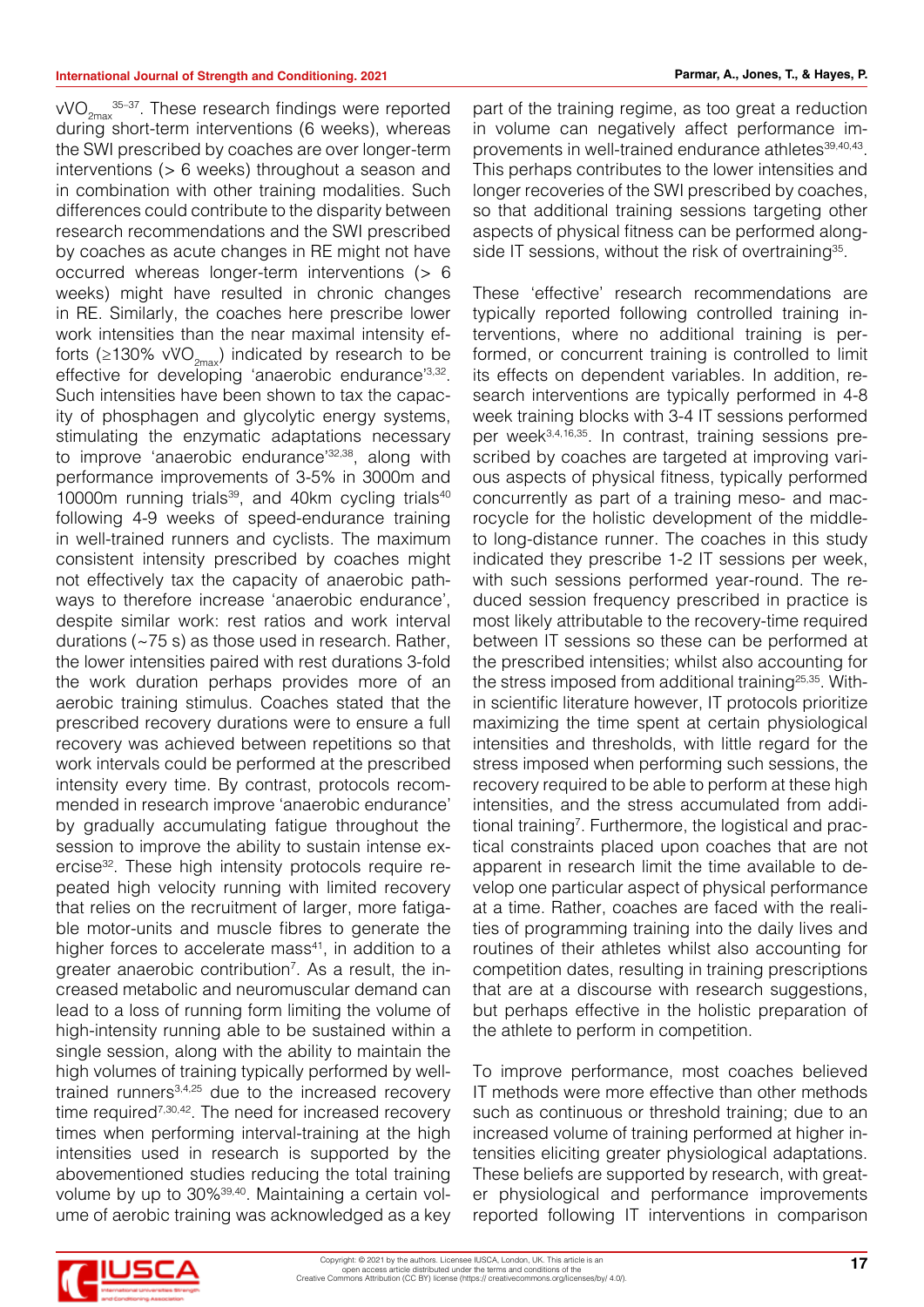#### **International Journal of Strength and Conditioning. 2021**

to continuous-training interventions<sup>15,17,44</sup>. Despite the greater improvements from interval-training, the coaches in this survey stated they would not implement more IT into the training regime as enough is performed already and performing more can increase the risk of injury. This statement highlights the need for coaches to appropriately manage the volume of IT performed within the overall training programme so that the risk of injury and overtraining is minimised. Protocols designed and studied in research do not have to consider these practicalities, meaning they might not be appropriate to implement within a holistic training regime as the demands of performing such sessions could adversely affect the ability to perform additional training. Supporting this notion, markers of overtraining were reported when the number of IT sessions was increased from 1 to 3 sessions per week for 4 weeks, despite the total running volume remaining the same throughout<sup>38</sup>.

Interestingly, only 7 of the 29 coaches altered their prescription of IT depending on the sex of the athlete, despite evidence indicating females display an increased fatigue resistance, improved recovery, and higher cardiovascular strain compared to males during IT protocols 45–47. The alterations reportedly made by the coaches in this survey were to either increase the running volume for females or to account for the menstrual cycle. Recent research has indicated that the menstrual cycle can affect cardiorespiratory responses and in turn adaptations to IT 48,49. Such differences between sexes perhaps warrants greater consideration when coaches prescribe IT sessions, although it is acknowledged that a lack of research currently exists for coaches to make evidence-based alterations.

A novel finding of this study is that coaches indicated they learnt about IT methods primarily from their own training and coaching books. When asked to rank the value of their sources of education however, scientific literature, coaching courses and workshops, and books were ranked as the most valuable by 39%, 38%, and 32% of coaches respectively. Despite scientific literature being ranked as the most valuable, the IT sessions prescribed by coaches differ to research suggestions. Moreover, books, coaching courses and workshops are typically informed by research literature further raising the question of why differences between research recommendations and what is prescribed in practice are present. As coaches indicated their own training to be their primary source of education, a combination of this and research recommendations perhaps inform their IT prescription, contributing to the dif-

ferences between research and practice, although this remains speculative. Interestingly, coaches indicated they would like to learn more about the latest research and new ideas of prescribing IT methods, with the majority stating they would obtain this information from books, coaching courses and workshops, and scientific journals.

#### **CONCLUSION**

This survey presents a novel insight into the interval-training practices of the coaches of well-trained runners, with the IT sessions typically prescribed consisting of lower intensities, longer recoveries and lower total running volumes than those in research. This is despite coaches indicating scientific journals to be their most valued source of information, highlighting the disconnect between IT protocols that are appropriate to be implemented in practice and those recommended in scientific literature. Another key finding from this survey was that coaches understand and recognise the advantages of IT; however, they prescribe IT sessions that can be completed at the desired volume and intensity without adversely affecting the ability to perform other sessions within the overall training programme. The development of other aspects of physical fitness using other training methods is one of the several practical considerations coaches have to take into account when prescribing IT that are not apparent when designing research studies. Using the responses from the coaches here, research studies can be designed with improved ecological validity to increase the understanding of the effects of IT in well-trained runners. Such studies should be disseminated via books or coaching courses and workshops, in addition to peer-reviewed publications so that novel findings can be accessed by coaches. This could present more opportunities for collaboration between researchers and coaches of well-trained runners for future research, thereby providing ecologically valid conclusions and recommendations that will better inform coaching practice.

#### **ACKNOWLEDGEMENTS**

Not applicable

#### **DECLARATION OF CONFLICTING INTERESTS**

The authors report no conflicts of interest

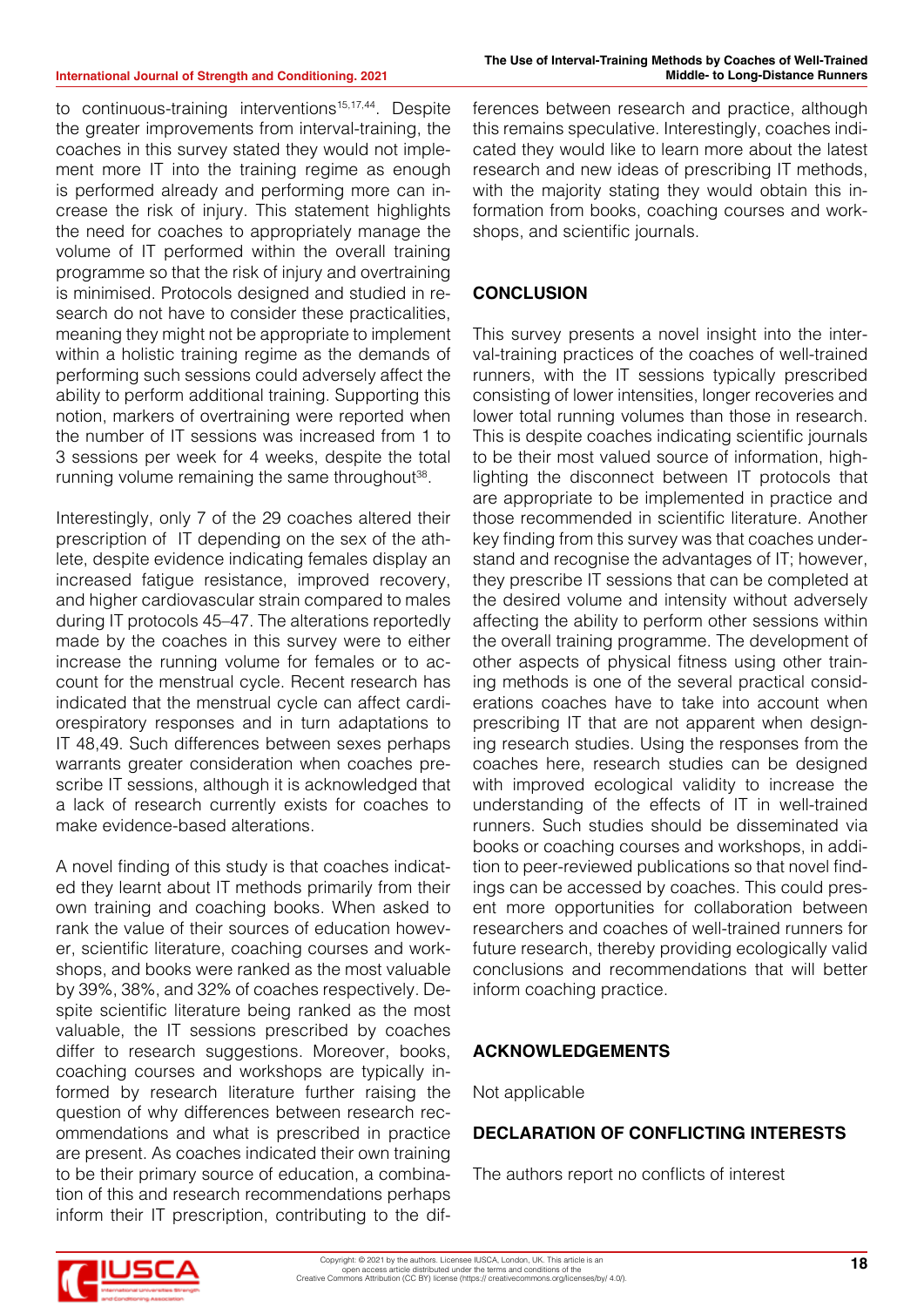#### **FUNDING**

Not applicable

#### **REFERENCES**

- 1. Midgley AW, McNaughton LR, Jones AM. Training to enhance the physiological determinants of long-distance running performance: Can valid recommendations be given to runners and coaches based on current scientific knowledge? Sport Med 2007; 37: 857–880.
- 2. Laursen PB, Jenkins DG. The scientific basis for high-intensity interval training: Optimising training programmes and maximising performance in highly trained endurance athletes. Sport Med 2002; 32: 53–73.
- 3. Billat VL. Interval training for performance: A scientific and empirical practice. Special recommendations for middleand long-distance running. Part I: Aerobic interval training. Sport Med 2001; 31: 13–31.
- 4. Seiler KS, Kjerland GO. Quantifying training intensity distribution in elite endurance athletes: is there evidence for an 'optimal' distribution? Scand J Med Sci Sport 2006; 16: 49–56.
- 5. Brook N, Watts D. Endurance running events. British Athletic Federation, 1992.
- 6. Lydiard A, Gilmour G. Run, the Lydiard Way: By Arthur Lydiard with Garth Gilmour. Hodder and Stoughton, 1978.
- 7. Buchheit M, Laursen PB. High-intensity interval training, solutions to the programming puzzle: Part 1: Cardiopulmonary emphasis. Sport Med 2013; 43: 313–338.
- 8. Kenneally M, Casado A, Santos-Concejero J. The effect of periodization and training intensity distribution on middle- and long-distance running performance: A systematic review. Int J Sports Physiol Perform 2018; 13: 1114– 1121.
- 9. Bale P, Rowell S, Colley E. Anthropometric and training characteristics of female marathon runners as determinants of distance running performance. J Sports Sci 1985; 3: 115–126.
- 10. Billat VL, Demarle A, Slawinski J, et al. Physical and training characteristics of top-class marathon runners. Med Sci Sport Exerc 2001; 33: 2089–2097.
- 11. Billat VL, Lepretre P-M, Heugas A-M, et al. Training and bioenergetic characteristics in elite male and female Kenyan runners. Med Sci Sports Exerc 2003; 35: 297–304.
- 12. Kurz MJ, Berg K, Latin R, et al. The relationship of training methods in NCAA Division I cross-country runners and 10,000-meter performance. J Strength Cond Res 2000; 14: 196–201.
- 13. Spilsbury KL, Fudge BW, Ingham SA, et al. Tapering strategies in elite British endurance runners. Eur J Sport Sci 2015; 15: 367–373.
- 14. Karp JR. Training characteristics of qualifiers for the U.S. Olympic marathon trials. Int J Sports Physiol Perform 2007; 2: 72–92.
- 15. Bacon AP, Carter RE, Ogle EA, et al. VO2max trainability and high intensity interval training in humans: a meta-analysis. PLoS One 2013; 8: e73182.
- 16. Midgley AW, McNaughton LR, Wilkinson M. Is there an optimal training intensity for enhancing the maximal oxygen uptake of distance runners? Empirical research findings, current opinions, physiological rationale and practical recommendations. Sport Med 2006; 36: 117–132.
- 17. Milanović Z, Sporiš G, Weston M. Effectiveness of high-intensity interval training (HIT) and continuous endurance

training for VO2max improvements: A systematic review and meta-analysis of controlled trials. Sport Med 2015; 45: 1469–1481.

- 18. Parmar A, Jones TW, Hayes PR. The dose-response relationship between interval-training and V̇O2max in well-trained endurance runners: A systematic review. J Sports Sci. Epub ahead of print 2021. DOI: 10.1080/02640414.2021.1876313.
- 19. Patton MQ. Qualitative evaluation and research methods, 2nd ed. Thousand Oaks, CA, US: Sage Publications, Inc, 1990.
- 20. Daniels J. Daniels' Running Formula. Human Kinetics, Incorporated, 2013.
- 21. Simenz CJ, Dugan CA, Ebben WP. Strength and conditioning practices of National Basketball Association strength and conditioning coaches. J Strength Cond Res 2005; 19: 495–504.
- 22. Ebben WP, Carrol RM, Simenz CJ. Strength and conditioning practices of national hockey league strength and conditioning coaches. J Strength Cond Res 2004; 18: 889–897.
- 23. Gee TI, Olsen PD, Berger NJ, et al. Strength and Conditioning practices in rowing. J Strength Cond Res 2011; 25: 668–682.
- 24. Hewson DJ, Hopkins WG. Prescribed and self-reported seasonal training of distance runners. J Sports Sci 1995; 13: 463–470.
- 25. Stöggl TL, Sperlich B. Editorial: Training intensity, volume and recovery distribution among elite and recreational endurance athletes. Front Physiol 2019; 10: 1–4.
- 26. Billat V, Binsse V, Petit B, et al. High level runners are able to maintain a VO2 steady-state below VO2max in an all-out run over their critical velocity. Arch Physiol Biochem 1998; 106: 38–45.
- 27. Casado A, Hanley B, Santos-Concejero J, et al. World-class long-distance running performances are best predicted by volume of easy runs and deliberate practice of short-interval and tempo runs. J Strength Cond Res 2019; 1.
- 28. Tjelta LI. Three Norwegian brothers all European 1500 m champions: What is the secret? Int J Sports Sci Coach 2019; 14: 694–700.
- 29. Jones AM, Kirby BS, Clark IE, et al. Physiological demands of running at 2-hour marathon race pace. J Appl Physiol 2021; 130: 369–379.
- 30. Garciá-Pinillos F, Párraga-Montilla JA, Soto-Hermoso VM, et al. Acute metabolic, physiological and neuromuscular responses to two high-intensity intermittent training protocols in endurance runners. Isokinet Exerc Sci 2016; 24: 99–106.
- 31. Sandford GN, Stellingwerff T. "Question Your Categories": the misunderstood complexity of middle-distance running profiles with implications for research methods and application. Front Sport Act Living 2019; 1: 28.
- 32. Iaia FM, Bangsbo J. Speed endurance training is a powerful stimulus for physiological adaptations and performance improvements of athletes. Scand J Med Sci Sports 2010; 20: 11–23.
- 33. Abderrahman BA, Zouhal H, Chamari K, et al. Effects of recovery mode (active vs. passive) on performance during a short high-intensity interval training program: a longitudinal study. Eur J Appl Physiol 2013; 113: 1373–1383.
- 34. Dorado C, Sanchis-Moysi J, Calbet JAL. Effects of recovery mode on performance, O2 uptake, and O2 deficit during high-intensity intermittent exercise. Can J Appl Physiol 2004; 29: 227–244.
- 35. Billat VL, Flechet B, Petit B, et al. Interval training at VO-2max: effects on aerobic performance and overtraining markers. Med Sci Sports Exerc 1999; 31: 156–163.
- 36. Barnes KR, Hopkins WG, McGuigan MR, et al. Effects of different uphill interval-training programs on running economy and performance. Int J Sports Physiol Perform 2013;